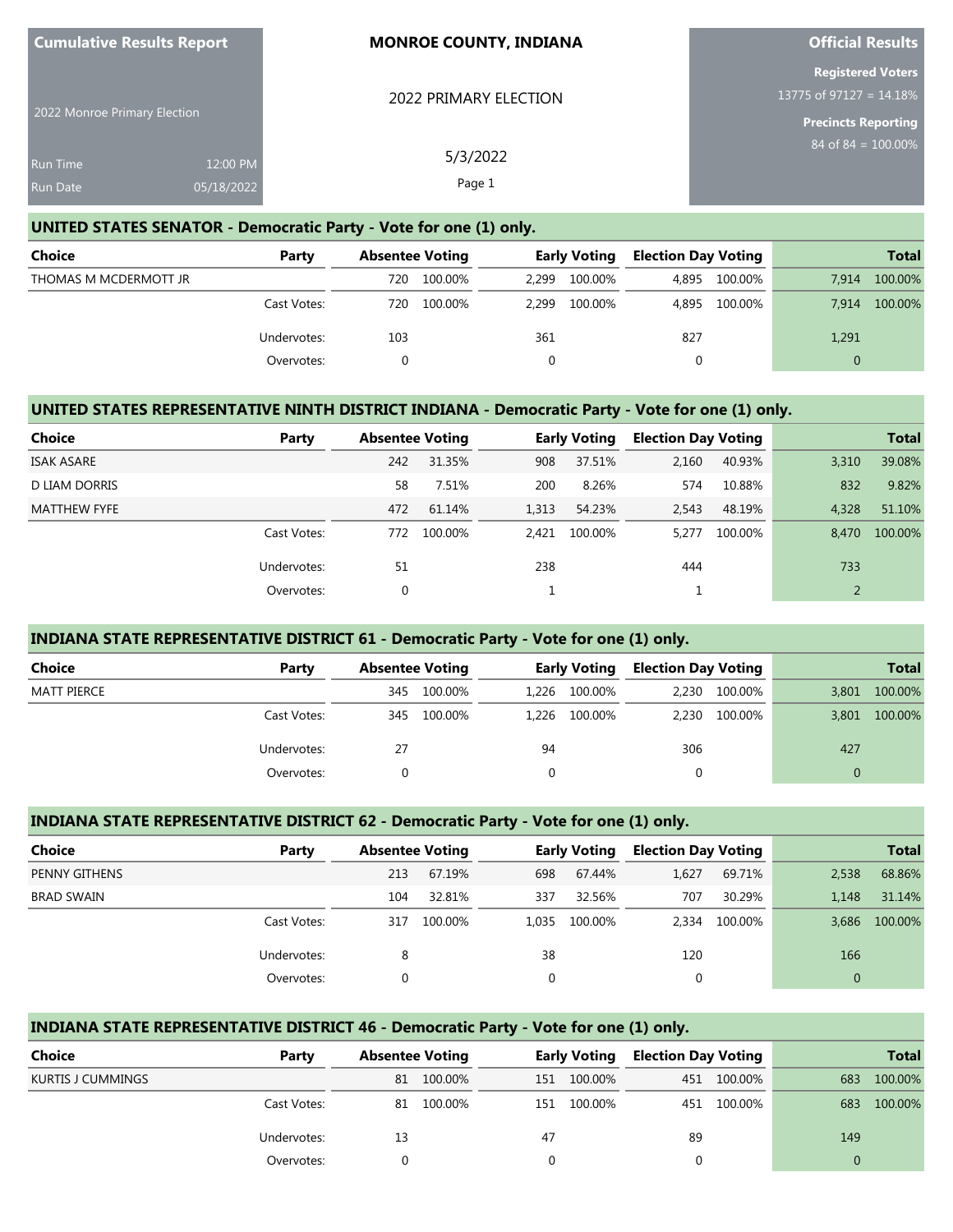| <b>Cumulative Results Report</b> |            | <b>MONROE COUNTY, INDIANA</b> | <b>Official Results</b>                                |
|----------------------------------|------------|-------------------------------|--------------------------------------------------------|
|                                  |            | 2022 PRIMARY ELECTION         | <b>Registered Voters</b><br>13775 of 97127 = $14.18\%$ |
| 2022 Monroe Primary Election     |            |                               | <b>Precincts Reporting</b>                             |
| Run Time                         | 12:00 PM   | 5/3/2022                      | $84$ of $84 = 100.00\%$                                |
| <b>Run Date</b>                  | 05/18/2022 | Page 2                        |                                                        |
|                                  |            |                               |                                                        |

# **JUDGE OF THE CIRCUIT COURT MONROE, DIVISION 6, SEAT 1 - Democratic Party - Vote for one (1) only.**

| Choice                | Party       | <b>Absentee Voting</b> |         | <b>Early Voting</b> |         | <b>Election Day Voting</b> |               | <b>Total</b> |         |
|-----------------------|-------------|------------------------|---------|---------------------|---------|----------------------------|---------------|--------------|---------|
| <b>HOLLY M HARVEY</b> |             | 686                    | 100.00% | 2.219               | 100.00% | 4,751                      | 100.00%       | 7,656        | 100.00% |
|                       | Cast Votes: | 686                    | 100.00% | 2.219               | 100.00% |                            | 4.751 100.00% | 7,656        | 100.00% |
|                       | Undervotes: | 121                    |         | 441                 |         | 971                        |               | 1,533        |         |
|                       | Overvotes:  |                        |         |                     |         | 0                          |               | $\Omega$     |         |

#### **JUDGE OF THE CIRCUIT COURT MONROE, DIVISION 5, SEAT 4 - Democratic Party - Vote for one (1) only.**

| <b>Choice</b>              | Party       | <b>Absentee Voting</b> |         | <b>Early Voting</b> |         | <b>Election Day Voting</b> |         |       | <b>Total</b> |
|----------------------------|-------------|------------------------|---------|---------------------|---------|----------------------------|---------|-------|--------------|
| <b>MARY ELLEN DIEKHOFF</b> |             | 694                    | 100.00% | 2.280               | 100.00% | 4,820                      | 100.00% | 7.794 | 100.00%      |
|                            | Cast Votes: | 694                    | 100.00% | 2.280               | 100.00% | 4,820                      | 100.00% | 7.794 | 100.00%      |
|                            | Undervotes: | 113                    |         | 380                 |         | 902                        |         | 1,395 |              |
|                            | Overvotes:  |                        |         |                     |         |                            |         |       |              |

### **JUDGE OF THE CIRCUIT COURT MONROE, DIVISION 7, SEAT 7 - Democratic Party - Vote for one (1) only.**

| Choice               | Party       | <b>Absentee Voting</b> |         | <b>Early Voting</b> |         | <b>Election Day Voting</b> |         |       | <b>Total</b> |
|----------------------|-------------|------------------------|---------|---------------------|---------|----------------------------|---------|-------|--------------|
| ALLISON M CHOPRA     |             | 131                    | 16.77%  | 459                 | 17.83%  | 1.274                      | 23.32%  | 1.864 | 21.14%       |
| EMILY A SALZMANN     |             | 279                    | 35.72%  | 1,020               | 39.63%  | 1,777                      | 32.53%  | 3.076 | 34.88%       |
| APRIL ANN WILSON     |             | 140                    | 17.93%  | 348                 | 13.52%  | 780                        | 14.28%  | 1.268 | 14.38%       |
| KAREN ELISE WRENBECK |             | 231                    | 29.58%  | 747                 | 29.02%  | 1,632                      | 29.87%  | 2.610 | 29.60%       |
|                      | Cast Votes: | 781                    | 100.00% | 2.574               | 100.00% | 5.463                      | 100.00% | 8.818 | 100.00%      |
|                      | Undervotes: | 25                     |         | 82                  |         | 252                        |         | 359   |              |
|                      | Overvotes:  |                        |         | 4                   |         |                            |         | 12    |              |

### **PROSECUTING ATTORNEY - Democratic Party - Vote for one (1) only.**

| Choice         | Party       | <b>Absentee Voting</b> |         | <b>Early Voting</b> |         | <b>Election Day Voting</b> |               |              | <b>Total</b> |
|----------------|-------------|------------------------|---------|---------------------|---------|----------------------------|---------------|--------------|--------------|
| ERIKA OLIPHANT |             | 688                    | 100.00% | 2.208               | 100.00% | 4.706                      | 100.00%       | 7.602        | 100.00%      |
|                | Cast Votes: | 688                    | 100.00% | 2.208               | 100.00% |                            | 4,706 100.00% | 7.602        | 100.00%      |
|                | Undervotes: | 119                    |         | 452                 |         | 1,016                      |               | 1,587        |              |
|                | Overvotes:  |                        |         |                     |         | 0                          |               | $\mathbf{0}$ |              |

# **COUNTY CIRCUIT COURT CLERK - Democratic Party - Vote for one (1) only.**

| <b>Choice</b> | Party       | <b>Absentee Voting</b> |         | <b>Early Voting</b> |         | <b>Election Day Voting</b> |               | <b>Total</b> |         |
|---------------|-------------|------------------------|---------|---------------------|---------|----------------------------|---------------|--------------|---------|
| NICOLE BROWNE |             | 699                    | 100.00% | 2.243               | 100.00% |                            | 4,741 100.00% | 7.683        | 100.00% |
|               | Cast Votes: | 699                    | 100.00% | 2.243               | 100.00% |                            | 4,741 100.00% | 7,683        | 100.00% |
|               | Undervotes: | 108                    |         | 417                 |         | 981                        |               | 1,506        |         |
|               | Overvotes:  |                        |         |                     |         |                            |               |              |         |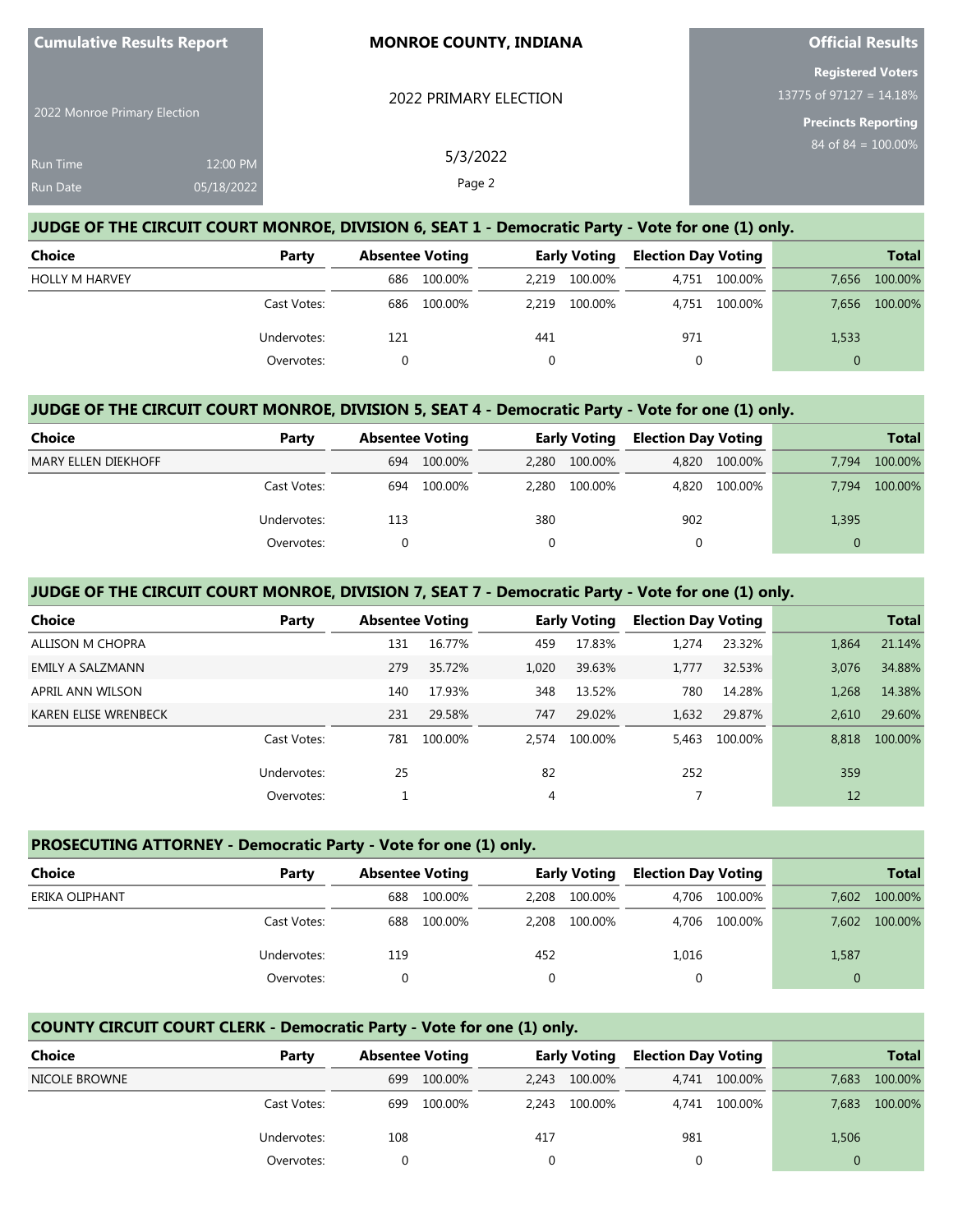| <b>Cumulative Results Report</b>   |                        | <b>MONROE COUNTY, INDIANA</b> | <b>Official Results</b>                                                              |
|------------------------------------|------------------------|-------------------------------|--------------------------------------------------------------------------------------|
| 2022 Monroe Primary Election       |                        | 2022 PRIMARY ELECTION         | <b>Registered Voters</b><br>13775 of 97127 = $14.18\%$<br><b>Precincts Reporting</b> |
| <b>Run Time</b><br><b>Run Date</b> | 12:00 PM<br>05/18/2022 | 5/3/2022<br>Page 3            | $84 \text{ of } 84 = 100.00\%$                                                       |

**Official Results**

#### **COUNTY RECORDER - Democratic Party - Vote for one (1) only.**

**Cumulative Results Report**

| <b>Choice</b>        | Party       | <b>Absentee Voting</b> |         |       | <b>Early Voting</b> | <b>Election Day Voting</b> |         |                | <b>Total</b> |
|----------------------|-------------|------------------------|---------|-------|---------------------|----------------------------|---------|----------------|--------------|
| <b>ASHLEY CRANOR</b> |             | 373                    | 49.87%  | 1.146 | 48.75%              | 2,490                      | 50.21%  | 4,009          | 49.75%       |
| AMY SWAIN            |             | 375                    | 50.13%  | 1.205 | 51.25%              | 2.469                      | 49.79%  | 4.049          | 50.25%       |
|                      | Cast Votes: | 748                    | 100.00% |       | 2,351 100.00%       | 4.959                      | 100.00% | 8.058          | 100.00%      |
|                      | Undervotes: | 59                     |         | 309   |                     | 763                        |         | 1,131          |              |
|                      | Overvotes:  |                        |         |       |                     |                            |         | $\overline{0}$ |              |

### **COUNTY SHERIFF - Democratic Party - Vote for one (1) only.**

| <b>Choice</b>        | Party       | <b>Absentee Voting</b> |         |             | <b>Early Voting</b> | <b>Election Day Voting</b> |         |                | <b>Total</b> |
|----------------------|-------------|------------------------|---------|-------------|---------------------|----------------------------|---------|----------------|--------------|
| <b>STEVE HALE</b>    |             | 89                     | 11.29%  | 187         | 7.25%               | 503                        | 9.16%   | 779            | 8.79%        |
| <b>RUBEN D MARTE</b> |             | 345                    | 43.78%  | 1,296       | 50.25%              | 2,616                      | 47.62%  | 4,257          | 48.05%       |
| <b>ANGIE PURDIE</b>  |             | 110                    | 13.96%  | 253         | 9.81%               | 671                        | 12.22%  | 1,034          | 11.67%       |
| <b>JOANI STALCUP</b> |             | 57                     | 7.23%   | 165         | 6.40%               | 327                        | 5.95%   | 549            | 6.20%        |
| <b>TROY THOMAS</b>   |             | 187                    | 23.73%  | 678         | 26.29%              | 1,376                      | 25.05%  | 2,241          | 25.29%       |
|                      | Cast Votes: | 788                    | 100.00% | 2.579       | 100.00%             | 5,493                      | 100.00% | 8,860          | 100.00%      |
|                      | Undervotes: | 19                     |         | 81          |                     | 227                        |         | 327            |              |
|                      | Overvotes:  | $\mathbf 0$            |         | $\mathbf 0$ |                     | 2                          |         | $\overline{2}$ |              |

# **COUNTY ASSESSOR - Democratic Party - Vote for one (1) only.**

| <b>Choice</b>         | Party       | <b>Absentee Voting</b> |         | <b>Early Voting</b> |         | <b>Election Day Voting</b> |         |       | <b>Total</b> |
|-----------------------|-------------|------------------------|---------|---------------------|---------|----------------------------|---------|-------|--------------|
| <b>JUDITH A SHARP</b> |             | 702                    | 100.00% | 2.226               | 100.00% | 4,648                      | 100.00% | 7.576 | 100.00%      |
|                       | Cast Votes: | 702                    | 100.00% | 2.226               | 100.00% | 4,648                      | 100.00% | 7.576 | 100.00%      |
|                       | Undervotes: | 105                    |         | 434                 |         | 1,074                      |         | 1,613 |              |
|                       | Overvotes:  |                        |         |                     |         |                            |         |       |              |

### **COUNTY COMMISSIONER, DISTRICT 1 - Democratic Party - Vote for one (1) only.**

| Choice                | Party       |     | <b>Absentee Voting</b> |       | <b>Early Voting</b> | <b>Election Day Voting</b> |               |                | <b>Total</b> |
|-----------------------|-------------|-----|------------------------|-------|---------------------|----------------------------|---------------|----------------|--------------|
| ELIZABETH (LEE) JONES |             | 480 | 63.83%                 | 1.487 | 62.77%              | 3,022                      | 59.77%        | 4,989          | 61.01%       |
| DOMINIC THOMPSON      |             | 272 | 36.17%                 | 882   | 37.23%              | 2.034                      | 40.23%        | 3.188          | 38.99%       |
|                       | Cast Votes: | 752 | 100.00%                | 2.369 | 100.00%             |                            | 5.056 100.00% | 8.177          | 100.00%      |
|                       | Undervotes: | 55  |                        | 291   |                     | 666                        |               | 1,012          |              |
|                       | Overvotes:  |     |                        |       |                     |                            |               | $\overline{0}$ |              |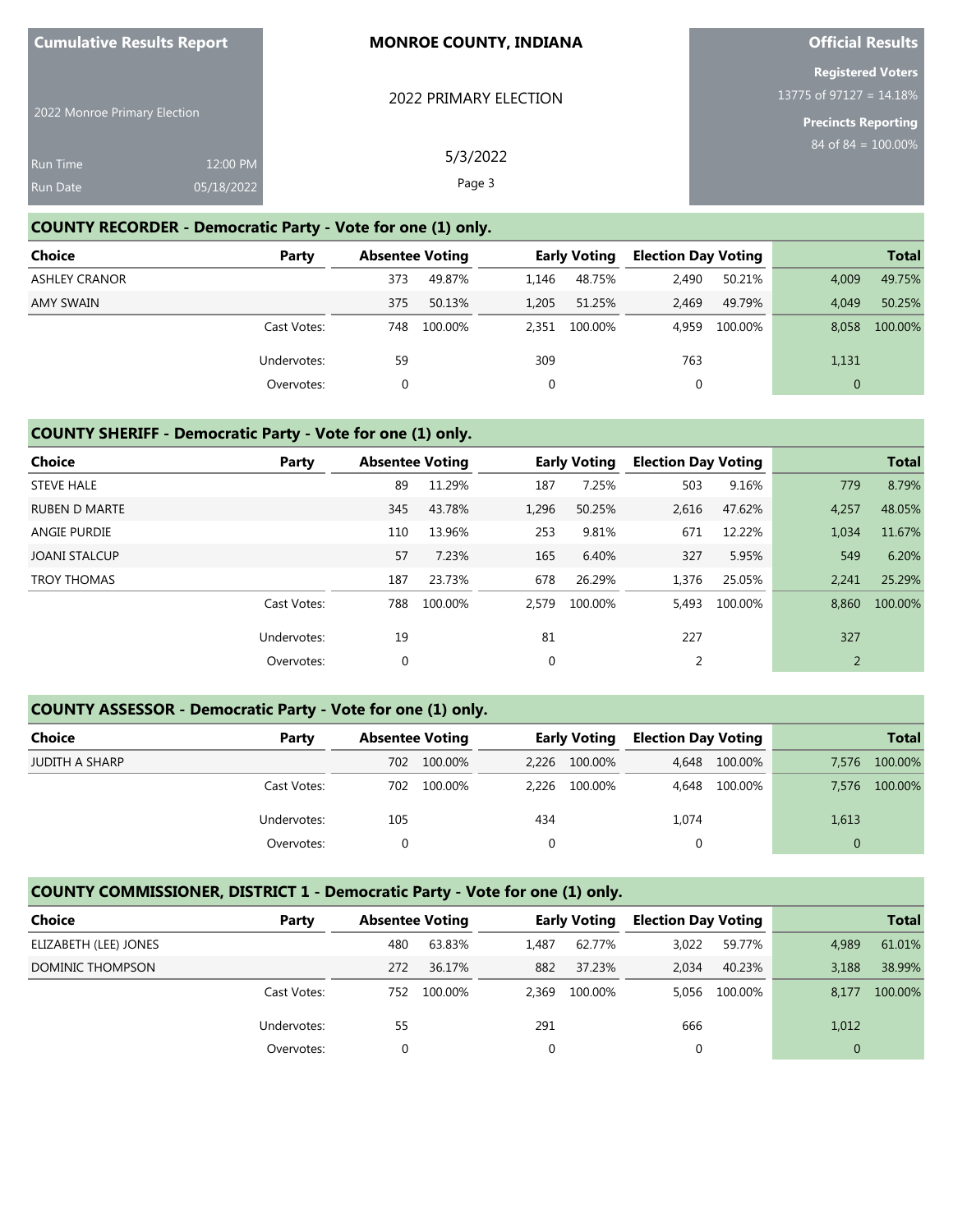| <b>Cumulative Results Report</b>   |                        | <b>MONROE COUNTY, INDIANA</b> | <b>Official Results</b>                                                       |
|------------------------------------|------------------------|-------------------------------|-------------------------------------------------------------------------------|
| 2022 Monroe Primary Election       |                        | 2022 PRIMARY ELECTION         | <b>Registered Voters</b><br>13775 of 97127 = $14.18\%$<br>Precincts Reporting |
| <b>Run Time</b><br><b>Run Date</b> | 12:00 PM<br>05/18/2022 | 5/3/2022<br>Page 4            | $84$ of $84 = 100.00\%$                                                       |

**Official Results**

# **COUNTY COUNCIL MEMBER, DISTRICT 4 - Democratic Party - Vote for one (1) only.**

**Cumulative Results Report**

| <b>Choice</b>            | Party       | <b>Absentee Voting</b> |         |     | Early Voting | <b>Election Day Voting</b> |         |          | <b>Total</b> |
|--------------------------|-------------|------------------------|---------|-----|--------------|----------------------------|---------|----------|--------------|
| <b>JENNIFER CROSSLEY</b> |             | 120                    | 100.00% | 574 | 100.00%      | 967                        | 100.00% | 1.661    | 100.00%      |
|                          | Cast Votes: | 120                    | 100.00% | 574 | 100.00%      | 967                        | 100.00% | 1,661    | 100.00%      |
|                          | Undervotes: | 33                     |         | 120 |              | 258                        |         | 411      |              |
|                          | Overvotes:  |                        |         |     |              |                            |         | $\Omega$ |              |

### **COUNTY COUNCIL MEMBER, DISTRICT 1 - Democratic Party - Vote for one (1) only.**

| Choice          | Party       | <b>Absentee Voting</b> |         |     | <b>Early Voting</b> | <b>Election Day Voting</b> |         |       | <b>Total</b> |
|-----------------|-------------|------------------------|---------|-----|---------------------|----------------------------|---------|-------|--------------|
| PETER J IVERSEN |             | 168                    | 100.00% | 397 | 100.00%             | 979                        | 100.00% | 1.544 | 100.00%      |
|                 | Cast Votes: | 168                    | 100.00% | 397 | 100.00%             | 979                        | 100.00% | 1.544 | 100.00%      |
|                 | Undervotes: | 29                     |         | 91  |                     | 249                        |         | 369   |              |
|                 | Overvotes:  |                        |         |     |                     |                            |         |       |              |

### **COUNTY COUNCIL MEMBER, DISTRICT 2 - Democratic Party - Vote for one (1) only.**

| <b>Choice</b>     | Party       |     | <b>Absentee Voting</b> |          | <b>Early Voting</b> | <b>Election Day Voting</b> |               |          | <b>Total</b> |
|-------------------|-------------|-----|------------------------|----------|---------------------|----------------------------|---------------|----------|--------------|
| <b>KATE WILTZ</b> |             | 242 | 100.00%                | 874      | 100.00%             |                            | 1,796 100.00% | 2.912    | 100.00%      |
|                   | Cast Votes: | 242 | 100.00%                | 874      | 100.00%             |                            | 1,796 100.00% | 2.912    | 100.00%      |
|                   | Undervotes: | 43  |                        | 186      |                     | 391                        |               | 620      |              |
|                   | Overvotes:  |     |                        | $\Omega$ |                     | 0                          |               | $\Omega$ |              |

### **TOWNSHIP TRUSTEE BLOOMINGTON TOWNSHIP - Democratic Party - Vote for one (1) only.**

| Choice         | Party       |     | <b>Absentee Voting</b> |     | <b>Early Voting</b> |     | <b>Election Day Voting</b> |       | <b>Total</b> |
|----------------|-------------|-----|------------------------|-----|---------------------|-----|----------------------------|-------|--------------|
| EFRAT FEFERMAN |             | 196 | 100.00%                | 539 | 100.00%             |     | 990 100.00%                | 1.725 | 100.00%      |
|                | Cast Votes: | 196 | 100.00%                | 539 | 100.00%             | 990 | 100.00%                    | 1.725 | 100.00%      |
|                | Undervotes: | 25  |                        | 104 |                     | 254 |                            | 383   |              |
|                | Overvotes:  |     |                        |     |                     |     |                            |       |              |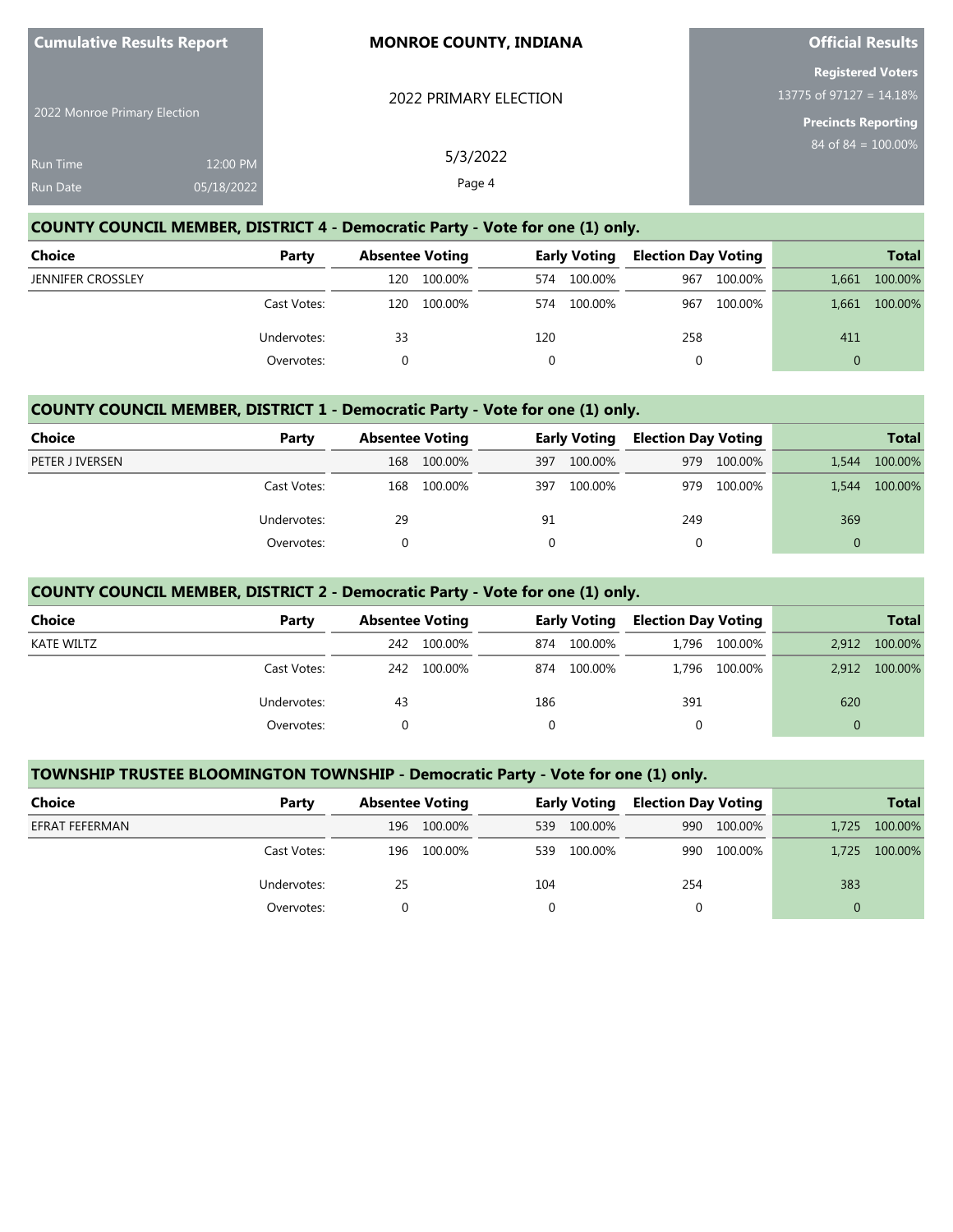| <b>Cumulative Results Report</b>   |                        | <b>MONROE COUNTY, INDIANA</b> | <b>Official Results</b>                                                              |
|------------------------------------|------------------------|-------------------------------|--------------------------------------------------------------------------------------|
| 2022 Monroe Primary Election       |                        | 2022 PRIMARY ELECTION         | <b>Registered Voters</b><br>13775 of 97127 = $14.18\%$<br><b>Precincts Reporting</b> |
| <b>Run Time</b><br><b>Run Date</b> | 12:00 PM<br>05/18/2022 | 5/3/2022<br>Page 5            | 84 of 84 = $100.00\%$                                                                |

### **TOWNSHIP BOARD MEMBER BLOOMINGTON TOWNSHIP - Democratic Party - Vote for not more than three (3) candidate(s).**

| Choice                    | Party       | <b>Absentee Voting</b> |         |          | <b>Early Voting</b> | <b>Election Day Voting</b> |         |                | <b>Total</b> |
|---------------------------|-------------|------------------------|---------|----------|---------------------|----------------------------|---------|----------------|--------------|
| DOROTHY GRANGER           |             | 170                    | 30.97%  | 414      | 28.87%              | 794                        | 30.21%  | 1,378          | 29.89%       |
| <b>BARBARA E MCKINNEY</b> |             | 162                    | 29.51%  | 438      | 30.54%              | 781                        | 29.72%  | 1.381          | 29.95%       |
| ELIZABETH (E) SENSENSTEIN |             | 132                    | 24.04%  | 376      | 26.22%              | 703                        | 26.75%  | 1.211          | 26.26%       |
| <b>MARTY SPECHLER</b>     |             | 85                     | 15.48%  | 206      | 14.37%              | 350                        | 13.32%  | 641            | 13.90%       |
|                           | Cast Votes: | 549                    | 100.00% | 1.434    | 100.00%             | 2.628                      | 100.00% | 4.611          | 100.00%      |
|                           | Undervotes: | 108                    |         | 495      |                     | 1,104                      |         | 1,707          |              |
|                           | Overvotes:  | 2                      |         | $\Omega$ |                     | 0                          |         | $\overline{2}$ |              |

### **PRECINCT COMMITTEEMAN BLOOMINGTON 4 - Democratic Party - Vote for one (1) only.**

| Choice<br>Party | <b>Absentee Voting</b> |          |          | <b>Early Voting</b> |   | <b>Election Day Voting</b> |   | <b>Total</b> |
|-----------------|------------------------|----------|----------|---------------------|---|----------------------------|---|--------------|
| IAN NOWLIN      |                        | 0.00%    |          | 66.67%              |   | 66.67%                     | 4 | 66.67%       |
| KATHRYN RIORDAN | 0                      | $0.00\%$ |          | 33.33%              |   | 33.33%                     |   | 33.33%       |
| Cast Votes:     | 0                      | 0.00%    |          | 3 100.00%           |   | 100.00%                    | 6 | 100.00%      |
| Undervotes:     |                        |          |          |                     | 0 |                            |   |              |
| Overvotes:      |                        |          | $\Omega$ |                     |   |                            |   |              |

# **PRECINCT COMMITTEEMAN BLOOMINGTON 5 - Democratic Party - Vote for one (1) only.**

| Choice                  | Party       | <b>Absentee Voting</b> |          |                | <b>Early Voting</b> | <b>Election Day Voting</b> |         |                 | <b>Total</b> |
|-------------------------|-------------|------------------------|----------|----------------|---------------------|----------------------------|---------|-----------------|--------------|
| <b>EVAN THOMAS FUTA</b> |             | 0                      | 0.00%    |                | 33.33%              | 4                          | 44.44%  | 6.              | 40.00%       |
| <b>CONNER E WRIGHT</b>  |             | 0                      | $0.00\%$ | $\overline{4}$ | 66.67%              |                            | 55.56%  | 9               | 60.00%       |
|                         | Cast Votes: | 0                      | $0.00\%$ |                | 6 100.00%           | Q                          | 100.00% | 15 <sup>7</sup> | 100.00%      |
|                         | Undervotes: | 0                      |          | 0              |                     | 0                          |         | $\Omega$        |              |
|                         | Overvotes:  | 0                      |          |                |                     | 0                          |         | $\Omega$        |              |

#### **PRECINCT COMMITTEEMAN BLOOMINGTON 6 - Democratic Party - Vote for one (1) only.**

| <b>Choice</b>       | Party       | <b>Absentee Voting</b> |         | <b>Early Voting</b> |         |    |         | <b>Election Day Voting</b> |         | <b>Total</b> |
|---------------------|-------------|------------------------|---------|---------------------|---------|----|---------|----------------------------|---------|--------------|
| <b>WILLIAM BAUS</b> |             | 5                      | 38.46%  | 13                  | 18.57%  | 10 | 10.42%  | 28                         | 15.64%  |              |
| NATALIA GALVAN      |             | 4                      | 30.77%  | 32                  | 45.71%  | 45 | 46.88%  | 81                         | 45.25%  |              |
| RACHEL GUGLIELMO    |             |                        | 7.69%   | 21                  | 30.00%  | 35 | 36.46%  | 57                         | 31.84%  |              |
| <b>CORY D RAY</b>   |             | 3                      | 23.08%  | $\overline{4}$      | 5.71%   | 6  | 6.25%   | 13                         | 7.26%   |              |
|                     | Cast Votes: | 13                     | 100.00% | 70                  | 100.00% | 96 | 100.00% | 179                        | 100.00% |              |
|                     | Undervotes: |                        |         | 8                   |         | 29 |         | 38                         |         |              |
|                     | Overvotes:  | $\Omega$               |         | 0                   |         |    |         |                            |         |              |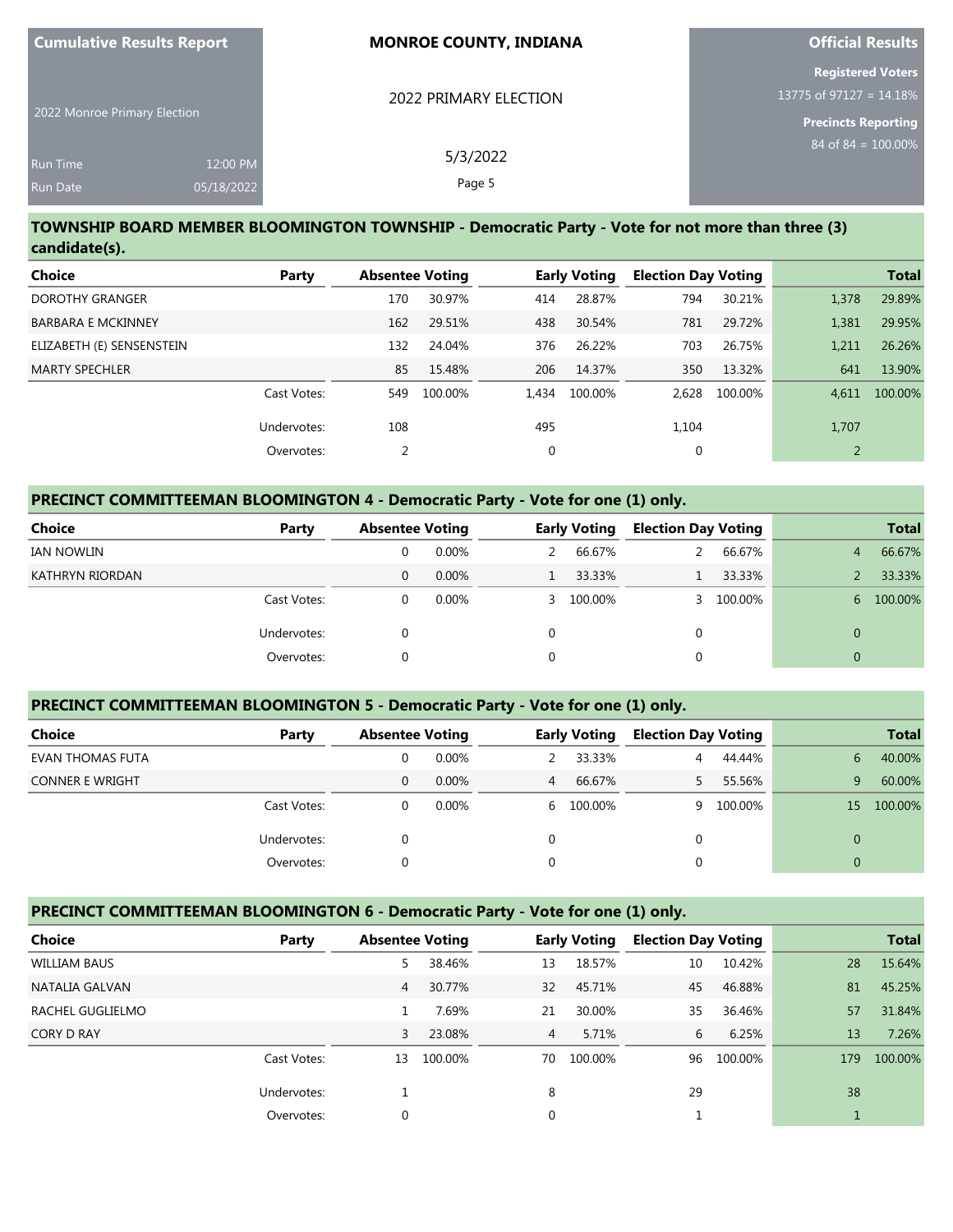| 2022 Monroe Primary Election |            | 2022 PRIMARY ELECTION | <b>Registered Voters</b><br>13775 of 97127 = 14.18%<br><b>Precincts Reporting</b> |
|------------------------------|------------|-----------------------|-----------------------------------------------------------------------------------|
| Run Time                     | 12:00 PM   | 5/3/2022              | 84 of 84 = $100.00\%$                                                             |
| <b>Run Date</b>              | 05/18/2022 | Page 6                |                                                                                   |

**Official Results**

### **PRECINCT COMMITTEEMAN BLOOMINGTON 10 - Democratic Party - Vote for one (1) only.**

**Cumulative Results Report**

| <b>Choice</b>         | Party       | <b>Absentee Voting</b> |         |          | <b>Early Voting</b> | <b>Election Day Voting</b> |         |              | <b>Total</b> |
|-----------------------|-------------|------------------------|---------|----------|---------------------|----------------------------|---------|--------------|--------------|
| <b>TANNER BRANHAM</b> |             |                        | 7.14%   | 4        | 6.45%               |                            | 6.93%   | 12           | 6.78%        |
| JILL M JOLLIFF        |             | 11                     | 78.57%  | 43       | 69.35%              | 75                         | 74.26%  | 129          | 72.88%       |
| ERIC A SADER          |             |                        | 14.29%  | 15       | 24.19%              | 19                         | 18.81%  | 36           | 20.34%       |
|                       | Cast Votes: | 14                     | 100.00% | 62       | 100.00%             | 101                        | 100.00% | 177          | 100.00%      |
|                       | Undervotes: |                        |         | 9        |                     | 24                         |         | 34           |              |
|                       | Overvotes:  | 0                      |         | $\Omega$ |                     | 0                          |         | $\mathbf{0}$ |              |

# **PRECINCT COMMITTEEMAN BLOOMINGTON 11 - Democratic Party - Vote for one (1) only.**

| <b>Choice</b>            | Party       | <b>Absentee Voting</b> |         |    | <b>Early Voting</b> | <b>Election Day Voting</b> |         |          | <b>Total</b> |
|--------------------------|-------------|------------------------|---------|----|---------------------|----------------------------|---------|----------|--------------|
| <b>CLAIRE CUMBERLAND</b> |             | 3                      | 20.00%  | 9  | 36.00%              | 30                         | 28.85%  | 42       | 29.17%       |
| <b>JULIE L THOMAS</b>    |             | 12                     | 80.00%  | 16 | 64.00%              | 74                         | 71.15%  | 102      | 70.83%       |
|                          | Cast Votes: | 15                     | 100.00% |    | 25 100.00%          | 104                        | 100.00% | 144      | 100.00%      |
|                          | Undervotes: |                        |         |    |                     | 17                         |         | 20       |              |
|                          | Overvotes:  |                        |         |    |                     | 0                          |         | $\Omega$ |              |

#### **PRECINCT COMMITTEEMAN BLOOMINGTON 12 - Democratic Party - Vote for one (1) only.**

| <b>Choice</b>      | Party       | <b>Absentee Voting</b> |         | <b>Early Voting</b> |         | <b>Election Day Voting</b> |         |          | <b>Total</b> |
|--------------------|-------------|------------------------|---------|---------------------|---------|----------------------------|---------|----------|--------------|
| MICHAEL MELSHEIMER |             |                        | 30.00%  | 8                   | 18.18%  | 18                         | 25.71%  | 29       | 23.39%       |
| JEANNE B SMITH     |             |                        | 70.00%  | 36                  | 81.82%  | 52                         | 74.29%  | 95       | 76.61%       |
|                    | Cast Votes: | 10                     | 100.00% | 44                  | 100.00% | 70                         | 100.00% | 124      | 100.00%      |
|                    | Undervotes: |                        |         | 8                   |         | 12                         |         | 25       |              |
|                    | Overvotes:  |                        |         | 0                   |         |                            |         | $\Omega$ |              |

### **PRECINCT COMMITTEEMAN BLOOMINGTON 13 - Democratic Party - Vote for one (1) only.**

| Choice                   | Party       | <b>Absentee Voting</b> |         |          |         |    | <b>Early Voting</b> |     | <b>Election Day Voting</b> |  | <b>Total</b> |
|--------------------------|-------------|------------------------|---------|----------|---------|----|---------------------|-----|----------------------------|--|--------------|
| <b>JERRETT ALEXANDER</b> |             | 4                      | 17.39%  | 9        | 15.79%  | 11 | 14.67%              | 24  | 15.48%                     |  |              |
| JILLIAN L KINZIE         |             | 19                     | 82.61%  | 48       | 84.21%  | 64 | 85.33%              | 131 | 84.52%                     |  |              |
|                          | Cast Votes: | 23                     | 100.00% | 57       | 100.00% | 75 | 100.00%             | 155 | 100.00%                    |  |              |
|                          | Undervotes: |                        |         | 4        |         | 13 |                     | 17  |                            |  |              |
|                          | Overvotes:  |                        |         | $\Omega$ |         |    |                     |     |                            |  |              |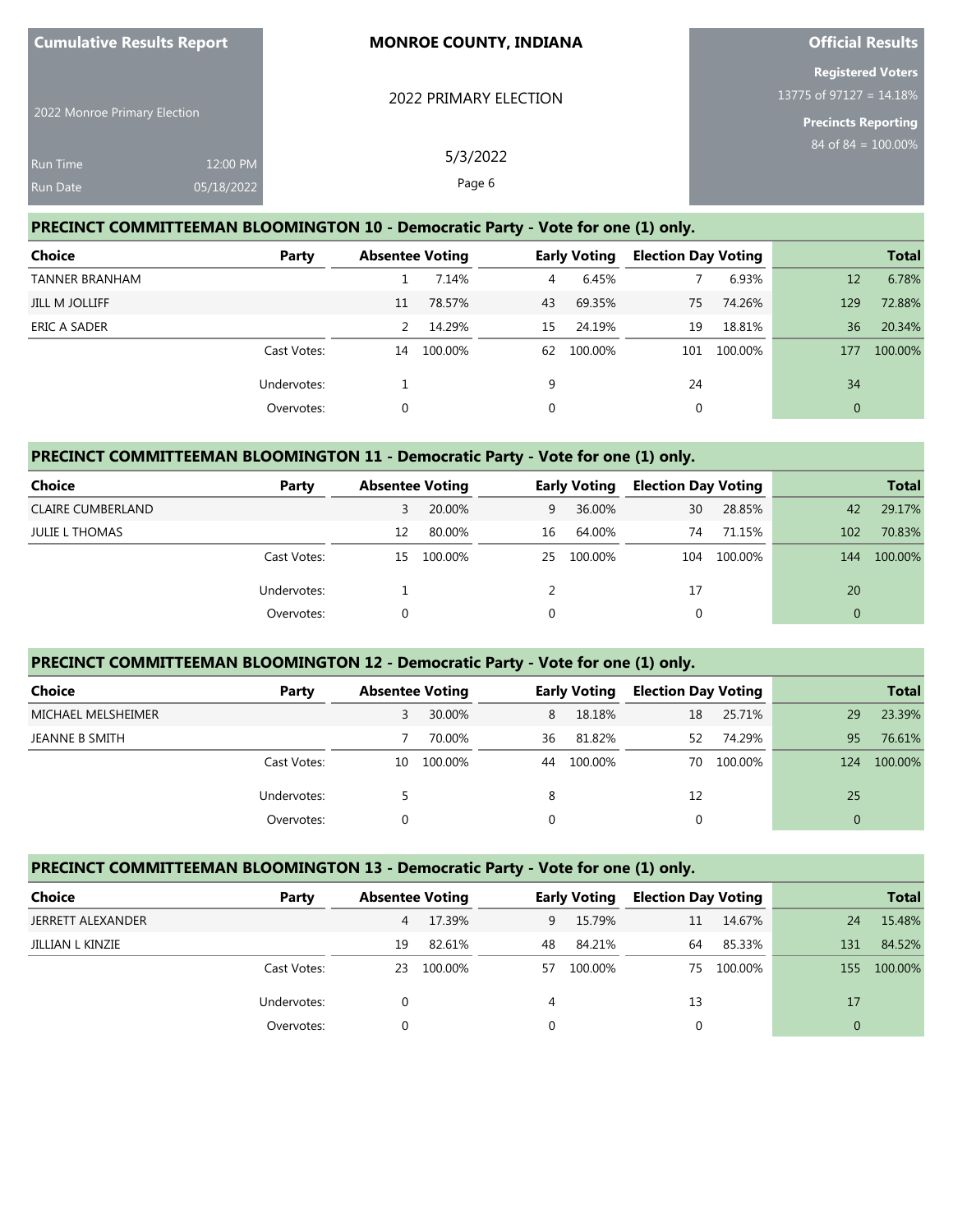| 2022 Monroe Primary Election |            | 2022 PRIMARY ELECTION | <b>Registered Voters</b><br>13775 of 97127 = 14.18%<br><b>Precincts Reporting</b> |
|------------------------------|------------|-----------------------|-----------------------------------------------------------------------------------|
| Run Time                     | 12:00 PM   | 5/3/2022              | $84 \text{ of } 84 = 100.00\%$                                                    |
| Run Date                     | 05/18/2022 | Page 7                |                                                                                   |

**Official Results**

#### **PRECINCT COMMITTEEMAN BLOOMINGTON 17 - Democratic Party - Vote for one (1) only.**

**Cumulative Results Report**

| Choice                 | Party       |    | <b>Absentee Voting</b> |    | <b>Early Voting</b> |    | <b>Election Day Voting</b> |          | <b>Total</b> |
|------------------------|-------------|----|------------------------|----|---------------------|----|----------------------------|----------|--------------|
| <b>SUE SGAMBELLURI</b> |             | 10 | 83.33%                 | 25 | 53.19%              | 53 | 60.92%                     | 88       | 60.27%       |
| ILANA R STONEBRAKER    |             |    | 16.67%                 | 22 | 46.81%              | 34 | 39.08%                     | 58       | 39.73%       |
|                        | Cast Votes: | 12 | 100.00%                | 47 | 100.00%             | 87 | 100.00%                    | 146      | 100.00%      |
|                        | Undervotes: |    |                        | 4  |                     | 12 |                            | 16       |              |
|                        | Overvotes:  |    |                        |    |                     |    |                            | $\Omega$ |              |

#### **PRECINCT COMMITTEEMAN BLOOMINGTON 20 - Democratic Party - Vote for one (1) only.**

| <b>Choice</b>             | Party       | <b>Absentee Voting</b> |          |    | <b>Early Voting</b> | <b>Election Day Voting</b> |         |              | <b>Total</b> |
|---------------------------|-------------|------------------------|----------|----|---------------------|----------------------------|---------|--------------|--------------|
| <b>BARBARA E MCKINNEY</b> |             | 0                      | $0.00\%$ | 14 | 45.16%              |                            | 41.18%  | 21           | 42.00%       |
| <b>CHARLOTTE ZIETLOW</b>  |             |                        | 100.00%  | 17 | 54.84%              | 10                         | 58.82%  | 29           | 58.00%       |
|                           | Cast Votes: |                        | 100.00%  | 31 | 100.00%             |                            | 100.00% | 50           | 100.00%      |
|                           | Undervotes: |                        |          | 0  |                     |                            |         |              |              |
|                           | Overvotes:  | $\Omega$               |          | 0  |                     | 0                          |         | $\mathbf{0}$ |              |

### **PRECINCT COMMITTEEMAN BLOOMINGTON 23 - Democratic Party - Vote for one (1) only.**

| Choice               | Party       | <b>Absentee Voting</b> |          |             | <b>Early Voting</b> | <b>Election Day Voting</b> |         |              | <b>Total</b> |
|----------------------|-------------|------------------------|----------|-------------|---------------------|----------------------------|---------|--------------|--------------|
| KAREN ANNESE GRANGER |             |                        | 100.00%  |             | 33.33%              | 3                          | 27.27%  | 5.           | 33.33%       |
| CHAIM JULIAN         |             | 0                      | 0.00%    |             | 33.33%              |                            | 9.09%   |              | 13.33%       |
| ALESSIA MODJARRAD    |             | $\mathbf{0}$           | $0.00\%$ |             | 33.33%              | $\overline{4}$             | 36.36%  | 5            | 33.33%       |
| JACKSON STONE MURPHY |             | $\Omega$               | 0.00%    | $\mathbf 0$ | $0.00\%$            |                            | 27.27%  | 3            | 20.00%       |
|                      | Cast Votes: |                        | 100.00%  | 3           | 100.00%             | 11                         | 100.00% | 15           | 100.00%      |
|                      | Undervotes: | 0                      |          |             |                     | 0                          |         |              |              |
|                      | Overvotes:  | 0                      |          | 0           |                     | 0                          |         | $\mathbf{0}$ |              |
|                      |             |                        |          |             |                     |                            |         |              |              |

### **TOWNSHIP BOARD MEMBER BEAN BLOSSOM TOWNSHIP - Democratic Party - Vote for not more than three (3) candidate(s).**

| Choice       | Party       |    | <b>Absentee Voting</b> |    | <b>Early Voting</b> | <b>Election Day Voting</b> |         |     | <b>Total</b> |
|--------------|-------------|----|------------------------|----|---------------------|----------------------------|---------|-----|--------------|
| RANDY JACOBS |             | 13 | 100.00%                | 29 | 100.00%             | 75                         | 100.00% | 117 | 100.00%      |
|              | Cast Votes: | 13 | 100.00%                | 29 | 100.00%             | 75                         | 100.00% | 117 | 100.00%      |
|              | Undervotes: |    |                        | b  |                     | 10                         |         | 18  |              |
|              | Overvotes:  |    |                        |    |                     |                            |         |     |              |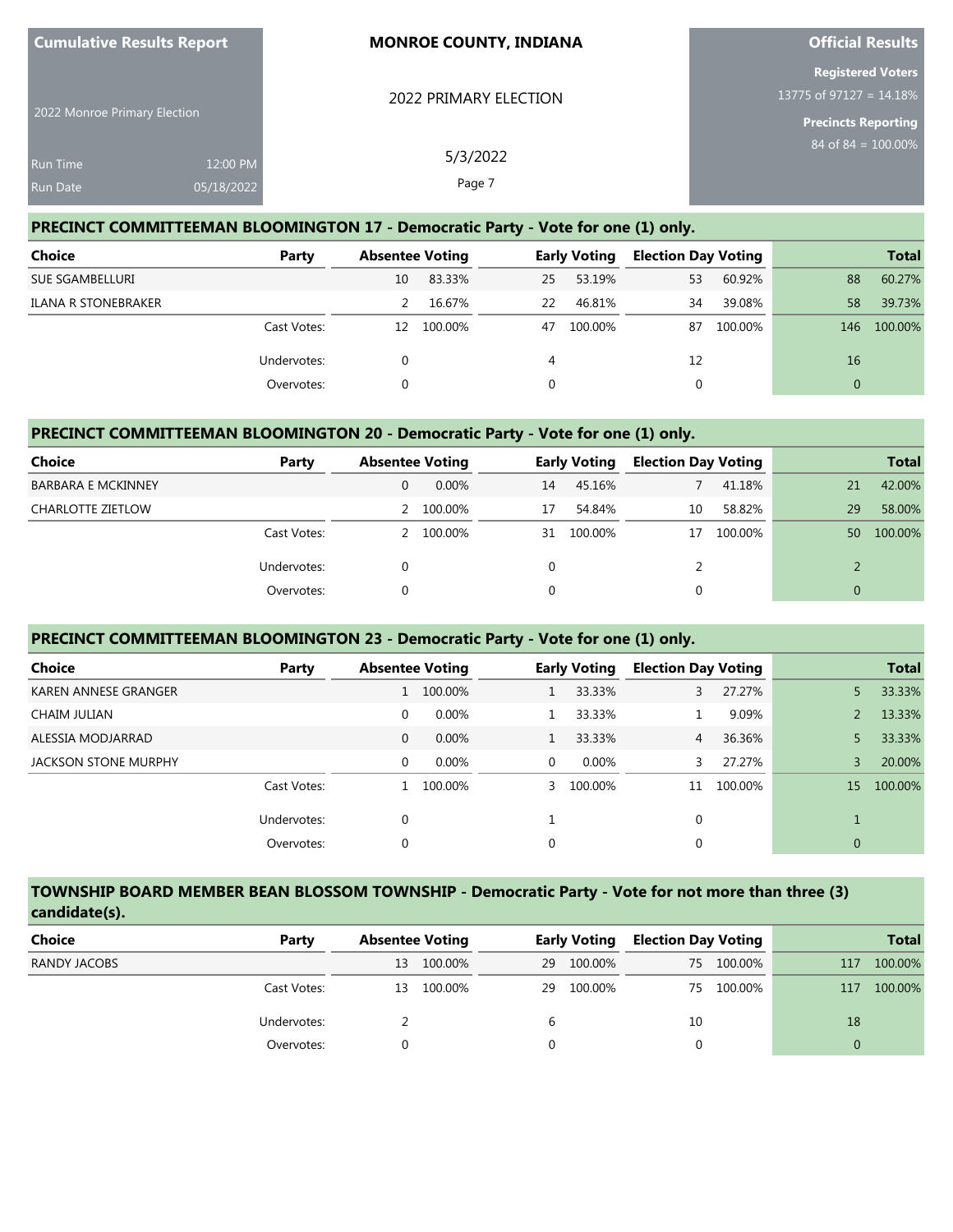| 2022 Monroe Primary Election |            | 2022 PRIMARY ELECTION | <b>Registered Voters</b><br>13775 of 97127 = 14.18%<br><b>Precincts Reporting</b> |
|------------------------------|------------|-----------------------|-----------------------------------------------------------------------------------|
| Run Time                     | 12:00 PM   | 5/3/2022              | 84 of $84 = 100.00\%$                                                             |
| Run Date                     | 05/18/2022 | Page 8                |                                                                                   |

**Official Results**

## **TOWNSHIP TRUSTEE BENTON TOWNSHIP - Democratic Party - Vote for one (1) only.**

**Cumulative Results Report**

| Choice          | Party       |    | <b>Absentee Voting</b> |    | <b>Early Voting</b> | <b>Election Day Voting</b> |         |     | <b>Total</b> |
|-----------------|-------------|----|------------------------|----|---------------------|----------------------------|---------|-----|--------------|
| MICHELLE BRIGHT |             | 24 | 100.00%                | 67 | 100.00%             | 160                        | 100.00% | 251 | 100.00%      |
|                 | Cast Votes: | 24 | 100.00%                | 67 | 100.00%             | 160                        | 100.00% | 251 | 100.00%      |
|                 | Undervotes: |    |                        | a  |                     | 39                         |         | 51  |              |
|                 | Overvotes:  |    |                        |    |                     |                            |         |     |              |

### **TOWNSHIP BOARD MEMBER BENTON TOWNSHIP - Democratic Party - Vote for note more than three (3) candidate(s).**

| Choice                | Party       | <b>Absentee Voting</b> |         |     | <b>Early Voting</b> | <b>Election Day Voting</b> |         |                | <b>Total</b> |
|-----------------------|-------------|------------------------|---------|-----|---------------------|----------------------------|---------|----------------|--------------|
| <b>JOSEPH G HUSK</b>  |             | 21                     | 34.43%  | 52  | 34.90%              | 106                        | 30.99%  | 179            | 32.43%       |
| <b>HANS KELSON</b>    |             | 21                     | 34.43%  | 47  | 31.54%              | 120                        | 35.09%  | 188            | 34.06%       |
| <b>SEAN MCINERNEY</b> |             | 19                     | 31.15%  | 50  | 33.56%              | 116                        | 33.92%  | 185            | 33.51%       |
|                       | Cast Votes: | 61                     | 100.00% | 149 | 100.00%             | 342                        | 100.00% | 552            | 100.00%      |
|                       | Undervotes: | 20                     |         | 79  |                     | 255                        |         | 354            |              |
|                       | Overvotes:  | 0                      |         | 0   |                     |                            |         | $\overline{0}$ |              |

### **PRECINCT COMMITTEEMAN INDIAN CREEK - Democratic Party - Vote for one (1) only.**

| <b>Choice</b>     | Party       | <b>Absentee Voting</b> |         |          | <b>Early Voting</b> | <b>Election Day Voting</b> |         |          | <b>Total</b> |
|-------------------|-------------|------------------------|---------|----------|---------------------|----------------------------|---------|----------|--------------|
| SUSAN HINGLE      |             |                        | 18.18%  | 4        | 30.77%              | 17                         | 28.33%  | 23       | 27.38%       |
| <b>BRAD SWAIN</b> |             | 9                      | 81.82%  | 9        | 69.23%              | 43                         | 71.67%  | 61       | 72.62%       |
|                   | Cast Votes: | 11                     | 100.00% | 13       | 100.00%             | 60                         | 100.00% | 84       | 100.00%      |
|                   | Undervotes: |                        |         | $\Omega$ |                     |                            |         |          |              |
|                   | Overvotes:  |                        |         | $\Omega$ |                     |                            |         | $\Omega$ |              |

| TOWNSHIP TRUSTEE PERRY TOWNSHIP - Democratic Party - Vote for one (1) only. |             |                        |         |                     |               |                            |         |              |              |  |
|-----------------------------------------------------------------------------|-------------|------------------------|---------|---------------------|---------------|----------------------------|---------|--------------|--------------|--|
| Choice                                                                      | Party       | <b>Absentee Voting</b> |         | <b>Early Voting</b> |               | <b>Election Day Voting</b> |         |              | <b>Total</b> |  |
| DAN COMBS                                                                   |             | 302                    | 100.00% |                     | 1,191 100.00% | 2,313                      | 100.00% | 3,806        | 100.00%      |  |
|                                                                             | Cast Votes: | 302                    | 100.00% |                     | 1.191 100.00% | 2.313                      | 100.00% | 3,806        | 100.00%      |  |
|                                                                             | Undervotes: | 52                     |         | 240                 |               | 539                        |         | 831          |              |  |
|                                                                             | Overvotes:  |                        |         |                     |               | 0                          |         | $\mathbf{0}$ |              |  |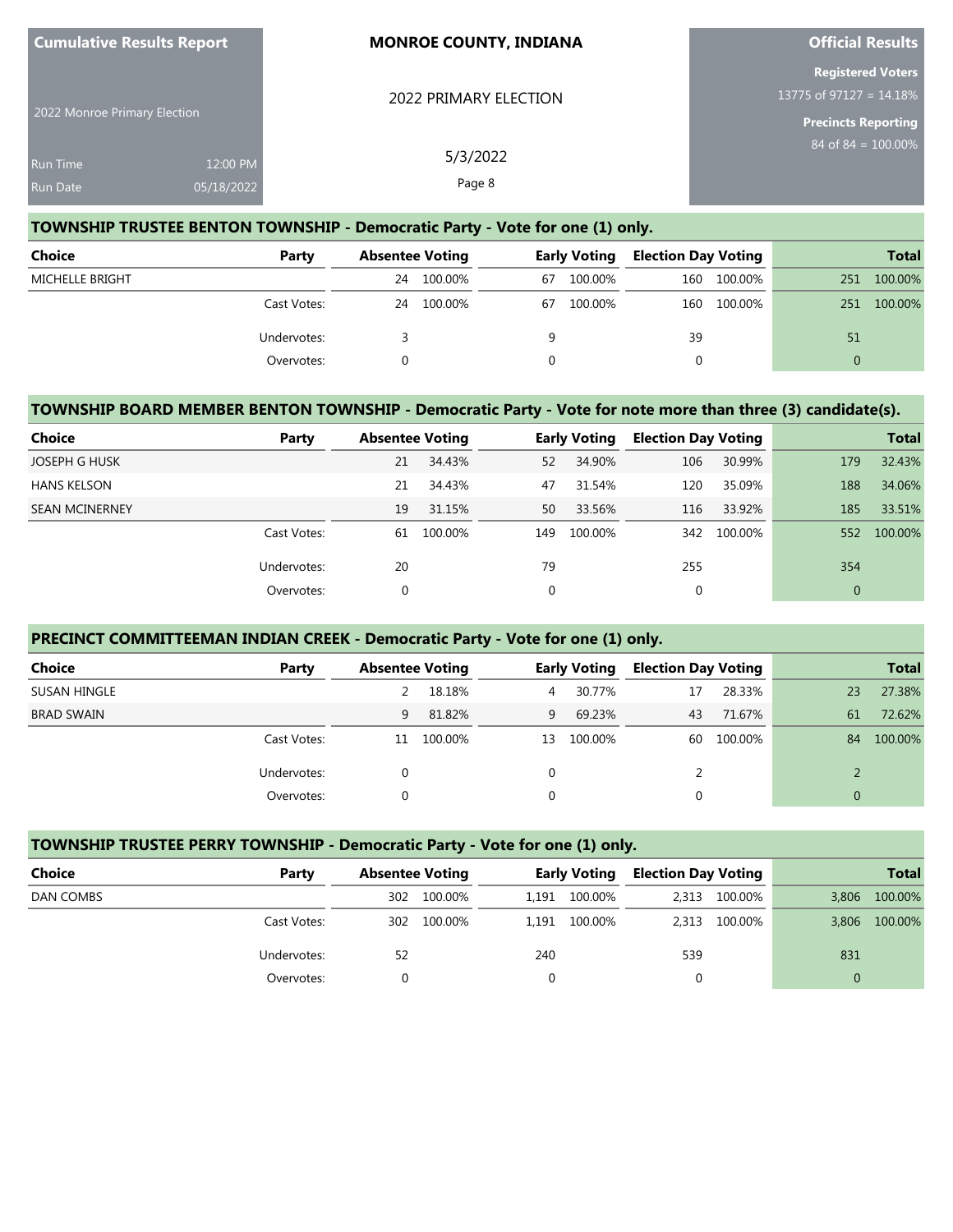| <b>Cumulative Results Report</b> |                        | <b>MONROE COUNTY, INDIANA</b> | <b>Official Results</b>                                                              |
|----------------------------------|------------------------|-------------------------------|--------------------------------------------------------------------------------------|
| 2022 Monroe Primary Election     |                        | 2022 PRIMARY ELECTION         | <b>Registered Voters</b><br>13775 of 97127 = $14.18\%$<br><b>Precincts Reporting</b> |
| Run Time<br><b>Run Date</b>      | 12:00 PM<br>05/18/2022 | 5/3/2022<br>Page 9            | $84$ of $84 = 100.00\%$                                                              |

### **TOWNSHIP BOARD MEMBER PERRY TOWNSHIP - Democratic Party - Vote for not more than three (3) candidate(s).**

| <b>Choice</b>           | Party       | <b>Absentee Voting</b> |         |       | <b>Early Voting</b> | <b>Election Day Voting</b> |         |       | <b>Total</b> |
|-------------------------|-------------|------------------------|---------|-------|---------------------|----------------------------|---------|-------|--------------|
| <b>JACK DAVIS</b>       |             | 245                    | 28.59%  | 694   | 24.20%              | 1,136                      | 21.63%  | 2,075 | 23.11%       |
| <b>ROBERT DEPPERT</b>   |             | 77                     | 8.98%   | 355   | 12.38%              | 660                        | 12.56%  | 1,092 | 12.16%       |
| <b>SUSIE HAMILTON</b>   |             | 260                    | 30.34%  | 888   | 30.96%              | 1.709                      | 32.53%  | 2,857 | 31.82%       |
| <b>BARBARA STURBAUM</b> |             | 275                    | 32.09%  | 931   | 32.46%              | 1.748                      | 33.28%  | 2.954 | 32.90%       |
|                         | Cast Votes: | 857                    | 100.00% | 2.868 | 100.00%             | 5.253                      | 100.00% | 8.978 | 100.00%      |
|                         | Undervotes: | 202                    |         | 1,425 |                     | 3,300                      |         | 4,927 |              |
|                         | Overvotes:  |                        |         | 0     |                     |                            |         |       |              |

# **PRECINCT COMMITTEEMAN PERRY 3 - Democratic Party - Vote for one (1) only.**

| <b>Choice</b>    | Party       | <b>Absentee Voting</b> |           |    | <b>Early Voting</b> | <b>Election Day Voting</b> |         |     | <b>Total</b> |
|------------------|-------------|------------------------|-----------|----|---------------------|----------------------------|---------|-----|--------------|
| ROBERT R DEPPERT |             |                        | 16.67%    | 6  | 24.00%              | 17                         | 23.29%  | 24  | 23.08%       |
| KAISA GOODMAN    |             | 5.                     | 83.33%    | 19 | 76.00%              | 56                         | 76.71%  | 80  | 76.92%       |
|                  | Cast Votes: |                        | 6 100.00% | 25 | 100.00%             | 73                         | 100.00% | 104 | 100.00%      |
|                  | Undervotes: | 0                      |           |    |                     | 8                          |         | 10  |              |
|                  | Overvotes:  | 0                      |           | 0  |                     | υ                          |         |     |              |

# **PRECINCT COMMITTEEMAN PERRY 4 - Democratic Party - Vote for one (1) only.**

| <b>Choice</b>       | Party       | <b>Absentee Voting</b> |          |    | <b>Early Voting</b> | <b>Election Day Voting</b> |         |          | <b>Total</b> |
|---------------------|-------------|------------------------|----------|----|---------------------|----------------------------|---------|----------|--------------|
| JAMES (APPLE) MUNCY |             |                        | $0.00\%$ | 22 | 33.33%              | 21                         | 22.34%  | 43       | 26.38%       |
| <b>SUE WANZER</b>   |             | 3                      | 100.00%  | 44 | 66.67%              | 73                         | 77.66%  | 120      | 73.62%       |
|                     | Cast Votes: | 3.                     | 100.00%  | 66 | 100.00%             | 94                         | 100.00% | 163      | 100.00%      |
|                     | Undervotes: |                        |          |    |                     | 10                         |         | 13       |              |
|                     | Overvotes:  |                        |          |    |                     |                            |         | $\Omega$ |              |

### **PRECINCT COMMITTEEMAN PERRY 5 - Democratic Party - Vote for one (1) only.**

| <b>Choice</b>                      | Party       | <b>Absentee Voting</b> |         |    | <b>Early Voting</b> | <b>Election Day Voting</b> |         |     | <b>Total</b> |
|------------------------------------|-------------|------------------------|---------|----|---------------------|----------------------------|---------|-----|--------------|
| ADRIENNE ELIZABETH EVANS FERNANDEZ |             | 3                      | 42.86%  | 19 | 51.35%              | 50                         | 51.55%  | 72  | 51.06%       |
| <b>KATE N SEADER</b>               |             |                        | 28.57%  | 5. | 13.51%              | 19                         | 19.59%  | 26  | 18.44%       |
| <b>DENISE VALKYRIE</b>             |             |                        | 28.57%  | 13 | 35.14%              | 28                         | 28.87%  | 43  | 30.50%       |
|                                    | Cast Votes: |                        | 100.00% | 37 | 100.00%             | 97                         | 100.00% | 141 | 100.00%      |
|                                    | Undervotes: |                        |         | 11 |                     | 20                         |         | 31  |              |
|                                    | Overvotes:  |                        |         |    |                     |                            |         |     |              |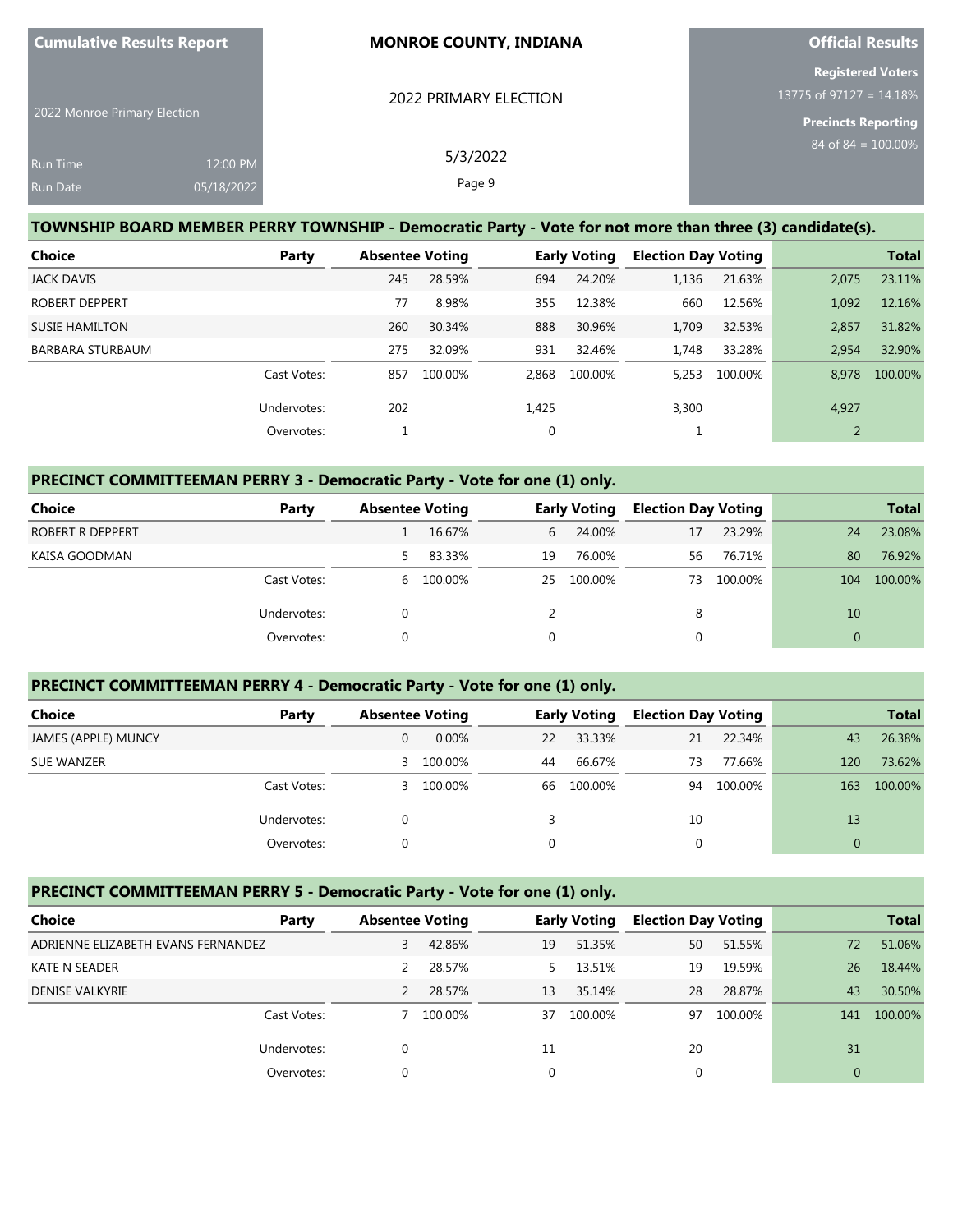| $\sim$ Curriculative results report | <b>INDIVINUE COUNTY, INDIANA</b> | <b>UITCIAL NESULS</b>      |
|-------------------------------------|----------------------------------|----------------------------|
|                                     |                                  | <b>Registered Voters</b>   |
|                                     | 2022 PRIMARY ELECTION            | 13775 of 97127 = $14.18\%$ |
| 2022 Monroe Primary Election        |                                  | <b>Precincts Reporting</b> |
| 12:00 PM<br>Run Time                | 5/3/2022                         | 84 of $84 = 100.00\%$      |
| <b>Run Date</b><br>05/18/2022       | Page 10                          |                            |

**Official Results**

# **PRECINCT COMMITTEEMAN PERRY 6 - Democratic Party - Vote for one (1) only.**

**Cumulative Results Report**

| <b>Choice</b>         | Party       | <b>Absentee Voting</b> |           |    | <b>Early Voting</b> | <b>Election Day Voting</b> |         |                | <b>Total</b> |
|-----------------------|-------------|------------------------|-----------|----|---------------------|----------------------------|---------|----------------|--------------|
| <b>ASHLEY CRANOR</b>  |             |                        | 37.50%    | 11 | 35.48%              | 21                         | 33.33%  | 35             | 34.31%       |
| ISABEL PIEDMONT-SMITH |             |                        | 62.50%    | 20 | 64.52%              | 42                         | 66.67%  | 67             | 65.69%       |
|                       | Cast Votes: |                        | 8 100.00% |    | 31 100.00%          | 63                         | 100.00% | 102            | 100.00%      |
|                       | Undervotes: |                        |           |    |                     | 4                          |         | $\overline{4}$ |              |
|                       | Overvotes:  |                        |           |    |                     |                            |         | $\Omega$       |              |

### **PRECINCT COMMITTEEMAN PERRY 11 - Democratic Party - Vote for one (1) only.**

| Choice               | Party       | <b>Absentee Voting</b> |           |    | <b>Early Voting</b> | <b>Election Day Voting</b> |            |              | <b>Total</b> |
|----------------------|-------------|------------------------|-----------|----|---------------------|----------------------------|------------|--------------|--------------|
| <b>BIRGIT NEWMAN</b> |             | 3                      | 37.50%    | 11 | 28.21%              | 34                         | 36.96%     | 48           | 34.53%       |
| PATRICIA WILLIAMS    |             | 5.                     | 62.50%    | 28 | 71.79%              | 58                         | 63.04%     | 91           | 65.47%       |
|                      | Cast Votes: |                        | 8 100.00% | 39 | 100.00%             |                            | 92 100.00% | 139          | 100.00%      |
|                      | Undervotes: |                        |           |    |                     | 26                         |            | 34           |              |
|                      | Overvotes:  | 0                      |           |    |                     |                            |            | $\mathbf{0}$ |              |

### **PRECINCT COMMITTEEMAN PERRY 15 - Democratic Party - Vote for one (1) only.**

| <b>Choice</b>       | Party       | <b>Absentee Voting</b> |         |          | <b>Early Voting</b> | <b>Election Day Voting</b> |         |          | <b>Total</b> |
|---------------------|-------------|------------------------|---------|----------|---------------------|----------------------------|---------|----------|--------------|
| DONALD C GRIFFIN JR |             |                        | 17.65%  | 11       | 18.97%              | 20                         | 30.30%  | 34       | 24.11%       |
| <b>REGINA MOORE</b> |             | 14                     | 82.35%  | 47       | 81.03%              | 46                         | 69.70%  | 107      | 75.89%       |
|                     | Cast Votes: | 17                     | 100.00% | 58       | 100.00%             | 66                         | 100.00% | 141      | 100.00%      |
|                     | Undervotes: |                        |         | 11       |                     | 10                         |         | 23       |              |
|                     | Overvotes:  |                        |         | $\Omega$ |                     |                            |         | $\Omega$ |              |

### **PRECINCT COMMITTEEMAN PERRY 16 - Democratic Party - Vote for one (1) only.**

| Choice                   | Party       |    | <b>Absentee Voting</b> |          | <b>Early Voting</b> | <b>Election Day Voting</b> |         |              | <b>Total</b> |
|--------------------------|-------------|----|------------------------|----------|---------------------|----------------------------|---------|--------------|--------------|
| JACK DAVIS               |             | 14 | 66.67%                 | 41       | 65.08%              | 67                         | 48.20%  | 122          | 54.71%       |
| <b>DEBORAH L MYERSON</b> |             |    | 33.33%                 | 22       | 34.92%              | 72                         | 51.80%  | 101          | 45.29%       |
|                          | Cast Votes: | 21 | 100.00%                | 63       | 100.00%             | 139                        | 100.00% | 223          | 100.00%      |
|                          | Undervotes: |    |                        | 18       |                     | 25                         |         | 44           |              |
|                          | Overvotes:  |    |                        | $\Omega$ |                     | 0                          |         | $\mathbf{0}$ |              |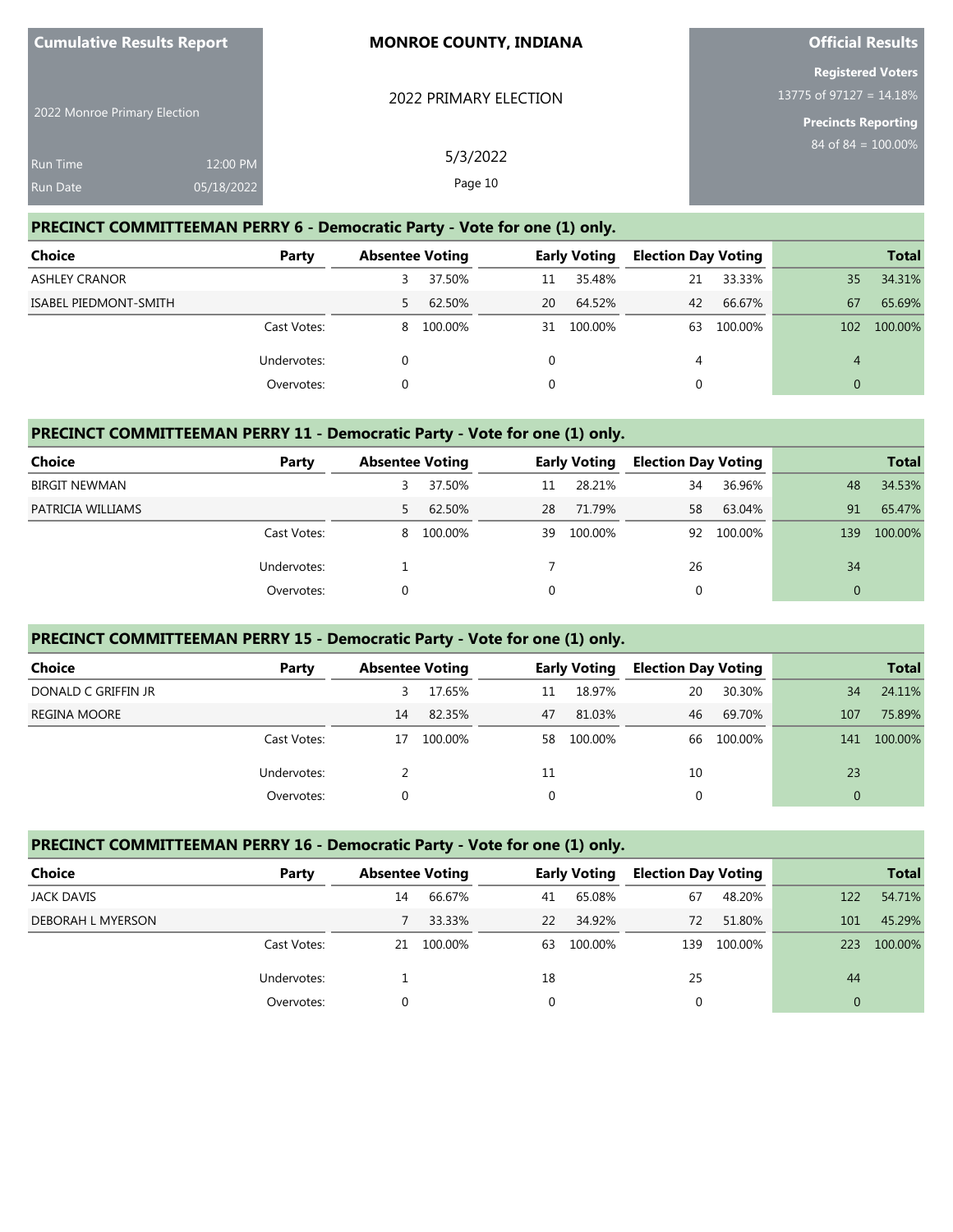|                                                                                 | <b>Official Results</b> |
|---------------------------------------------------------------------------------|-------------------------|
| <b>Registered Voters</b><br>13775 of 97127 = $14.18\%$<br>2022 PRIMARY ELECTION |                         |
| 2022 Monroe Primary Election<br><b>Precincts Reporting</b>                      |                         |
| 84 of $84 = 100.00\%$<br>5/3/2022<br><b>Run Time</b><br>12:00 PM                |                         |
| Page 11<br>05/18/2022<br><b>Run Date</b>                                        |                         |

#### **TOWNSHIP BOARD MEMEBER POLK TOWNSHIP - Democratic Party - Vote for note more than three (3) candidate(s).**

| <b>Choice</b>      | Party       | <b>Absentee Voting</b> |          | <b>Early Voting</b> |           | <b>Election Day Voting</b> |            |    | <b>Total</b> |
|--------------------|-------------|------------------------|----------|---------------------|-----------|----------------------------|------------|----|--------------|
| <b>VIC STREIFF</b> |             |                        | $0.00\%$ |                     | 2 100.00% | 13                         | 100.00%    | 15 | 100.00%      |
|                    | Cast Votes: |                        | 0.00%    |                     | 2 100.00% |                            | 13 100.00% | 15 | 100.00%      |
|                    | Undervotes: |                        |          |                     |           |                            |            |    |              |
|                    | Overvotes:  |                        |          |                     |           |                            |            |    |              |

### **TOWNSHIP TRUSTEE SALT CREEK TOWNSHIP - Democratic Party - Vote for one (1) only.**

| Choice      | Party       | <b>Absentee Voting</b> |           | <b>Early Voting</b> |            | <b>Election Day Voting</b> |         |     | <b>Total</b> |
|-------------|-------------|------------------------|-----------|---------------------|------------|----------------------------|---------|-----|--------------|
| JOAN C HALL |             |                        | 6 100.00% |                     | 26 100.00% | 88                         | 100.00% | 120 | 100.00%      |
|             | Cast Votes: |                        | 6 100.00% |                     | 26 100.00% | 88                         | 100.00% | 120 | 100.00%      |
|             | Undervotes: |                        |           | 12                  |            | 23                         |         | 39  |              |
|             | Overvotes:  |                        |           |                     |            |                            |         |     |              |

#### **TOWNSHIP BOARD MEMBER SALT CREEK TOWNSHIP - Democratic Party - Vote for not more than three (3) candidate(s).**

| <b>Choice</b>  | Party       | <b>Absentee Voting</b> |         | <b>Early Voting</b> |         | <b>Election Day Voting</b> |            |          | <b>Total</b> |
|----------------|-------------|------------------------|---------|---------------------|---------|----------------------------|------------|----------|--------------|
| JOSEPH HICKMAN |             |                        | 100.00% | 29                  | 100.00% |                            | 86 100.00% | 122      | 100.00%      |
|                | Cast Votes: |                        | 100.00% | 29                  | 100.00% |                            | 86 100.00% | 122      | 100.00%      |
|                | Undervotes: |                        |         | 9                   |         | 25                         |            | 37       |              |
|                | Overvotes:  |                        |         | $\Omega$            |         | 0                          |            | $\Omega$ |              |

### **TOWNSHIP BOARD MEMBER VAN BUREN TOWNSHIP - Democratic Party - Vote for not more than three (3) candidate(s).**

| Choice                     | Party       | <b>Absentee Voting</b> |         | <b>Early Voting</b> |         | <b>Election Day Voting</b> |         |     | Total   |
|----------------------------|-------------|------------------------|---------|---------------------|---------|----------------------------|---------|-----|---------|
| WILLIAM (WILL) E SMITH III |             | 52                     | 100.00% | 140                 | 100.00% | 339                        | 100.00% | 531 | 100.00% |
|                            | Cast Votes: | 52                     | 100.00% | 140                 | 100.00% | 339                        | 100.00% | 531 | 100.00% |
|                            | Undervotes: | 12                     |         | 28                  |         | 59                         |         | 99  |         |
|                            | Overvotes:  |                        |         |                     |         |                            |         |     |         |

### **PRECINCT COMMITTEEMAN VAN BUREN 1 - Democratic Party - Vote for one (1) only.**

| <b>Choice</b>        | Party       | <b>Absentee Voting</b> |         |    | <b>Early Voting</b> | <b>Election Day Voting</b> |         |     | <b>Total</b> |
|----------------------|-------------|------------------------|---------|----|---------------------|----------------------------|---------|-----|--------------|
| SARAH OWEN           |             | 11                     | 64.71%  | 24 | 61.54%              | 45                         | 46.39%  | 80  | 52.29%       |
| <b>ASHLEY PIRANI</b> |             | 6                      | 35.29%  | 15 | 38.46%              | 52                         | 53.61%  | 73  | 47.71%       |
|                      | Cast Votes: | 17                     | 100.00% | 39 | 100.00%             | 97                         | 100.00% | 153 | 100.00%      |
|                      | Undervotes: |                        |         | 9  |                     | 15                         |         | 26  |              |
|                      | Overvotes:  | 0                      |         | 0  |                     | 0                          |         |     |              |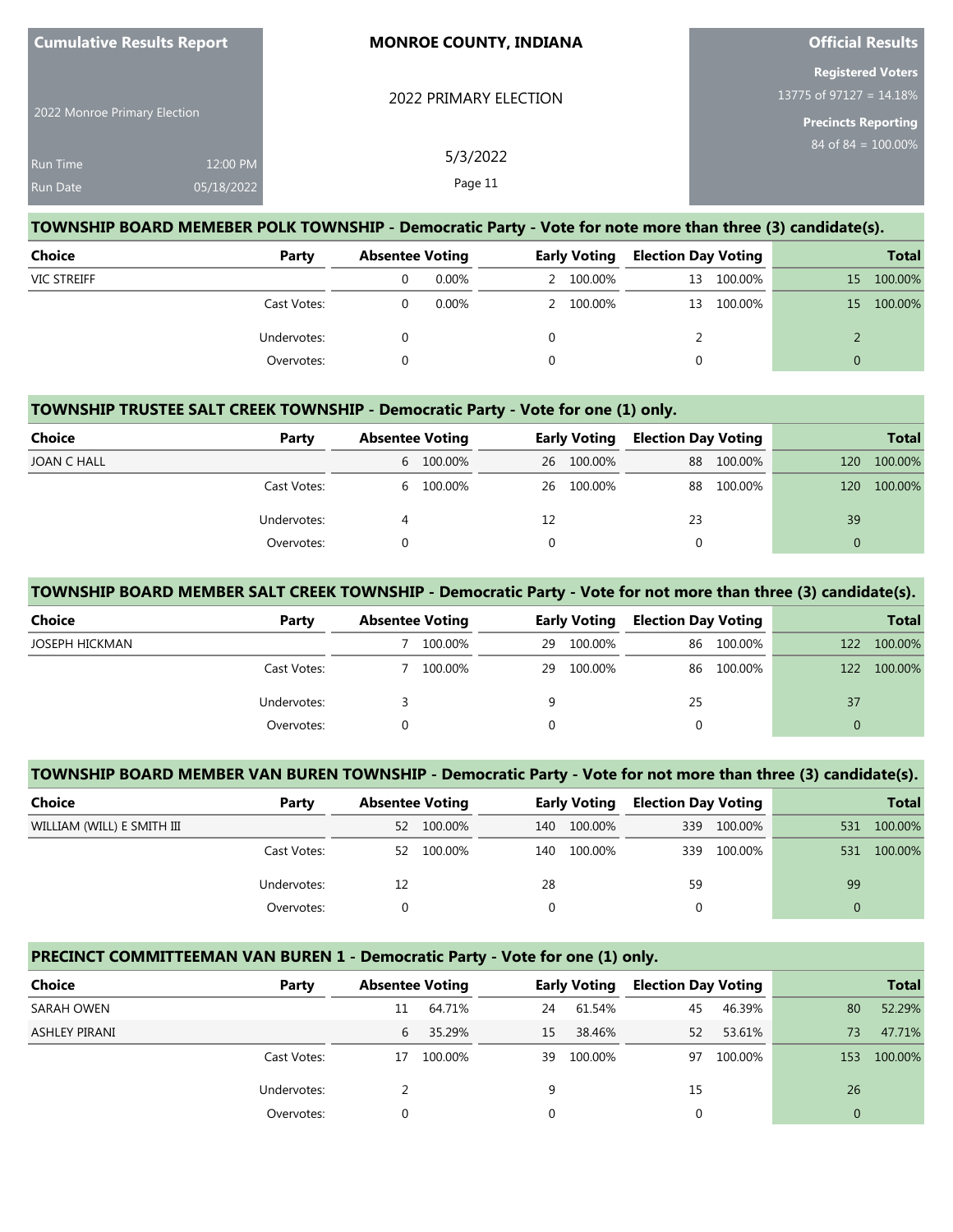| <b>Cumulative Results Report</b>   |                        | <b>MONROE COUNTY, INDIANA</b> | <b>Official Results</b>                                                           |
|------------------------------------|------------------------|-------------------------------|-----------------------------------------------------------------------------------|
| 2022 Monroe Primary Election       |                        | 2022 PRIMARY ELECTION         | <b>Registered Voters</b><br>13775 of 97127 = 14.18%<br><b>Precincts Reporting</b> |
| <b>Run Time</b><br><b>Run Date</b> | 12:00 PM<br>05/18/2022 | 5/3/2022<br>Page 12           | 84 of 84 = $100.00\%$                                                             |

### **TOWNSHIP BOARD MEMBER WASHINGTON TOWNSHIP - Democratic Party - Vote for not more than three (3) candidate (s).**

| Choice           | Party       | <b>Absentee Voting</b> |         | <b>Early Voting</b> |         | <b>Election Day Voting</b> |         |     | <b>Total</b> |
|------------------|-------------|------------------------|---------|---------------------|---------|----------------------------|---------|-----|--------------|
| PATRICIA SLABACH |             | 3                      | 100.00% | 29                  | 100.00% | 72                         | 100.00% | 104 | 100.00%      |
|                  | Cast Votes: | 3.                     | 100.00% | 29                  | 100.00% | 72                         | 100.00% | 104 | 100.00%      |
|                  | Undervotes: |                        |         | 10                  |         | 10                         |         | 20  |              |
|                  | Overvotes:  |                        |         |                     |         | υ                          |         |     |              |

### **UNITED STATES SENATOR - Republican Party - Vote for one (1) only.**

| Choice            | Party       | <b>Absentee Voting</b> |         |          | <b>Early Voting</b> | <b>Election Day Voting</b> |               |          | <b>Total</b> |
|-------------------|-------------|------------------------|---------|----------|---------------------|----------------------------|---------------|----------|--------------|
| <b>TODD YOUNG</b> |             | 328                    | 100.00% | 691      | 100.00%             |                            | 3,076 100.00% | 4,095    | 100.00%      |
|                   | Cast Votes: | 328                    | 100.00% | 691      | 100.00%             |                            | 3.076 100.00% | 4.095    | 100.00%      |
|                   | Undervotes: | 36                     |         | 81       |                     | 358                        |               | 475      |              |
|                   | Overvotes:  | 0                      |         | $\Omega$ |                     | 0                          |               | $\Omega$ |              |

# **UNITED STATES REPRESENTATIVE NINTH DISTRICT INDIANA - Republican Party - Vote for one (1) only.**

| <b>Choice</b>            | Party       | <b>Absentee Voting</b> |         |                | <b>Early Voting</b> | <b>Election Day Voting</b> |         |       | <b>Total</b> |
|--------------------------|-------------|------------------------|---------|----------------|---------------------|----------------------------|---------|-------|--------------|
| <b>JIM BAKER</b>         |             | 21                     | 6.00%   | 26             | 3.49%               | 141                        | 4.22%   | 188   | 4.24%        |
| <b>STU BARNES-ISRAEL</b> |             | 67                     | 19.14%  | 118            | 15.82%              | 706                        | 21.13%  | 891   | 20.08%       |
| J MICHAEL DAVISSON       |             | 8                      | 2.29%   | 10             | 1.34%               | 35                         | 1.05%   | 53    | 1.19%        |
| DAN HEIWIG               |             | $\overline{4}$         | 1.14%   | 16             | 2.14%               | 98                         | 2.93%   | 118   | 2.66%        |
| ERIN HOUCHIN             |             | 131                    | 37.43%  | 280            | 37.53%              | 1,281                      | 38.34%  | 1,692 | 38.13%       |
| <b>D ERIC SCHANSBERG</b> |             | 13                     | 3.71%   | 31             | 4.16%               | 113                        | 3.38%   | 157   | 3.54%        |
| <b>MIKE SODREL</b>       |             | 88                     | 25.14%  | 233            | 31.23%              | 824                        | 24.66%  | 1,145 | 25.81%       |
| <b>BILL J THOMAS</b>     |             | 6                      | 1.71%   | 18             | 2.41%               | 59                         | 1.77%   | 83    | 1.87%        |
| <b>BRIAN TIBBS</b>       |             | 12                     | 3.43%   | 14             | 1.88%               | 84                         | 2.51%   | 110   | 2.48%        |
|                          | Cast Votes: | 350                    | 100.00% | 746            | 100.00%             | 3,341                      | 100.00% | 4,437 | 100.00%      |
|                          | Undervotes: | 11                     |         | 24             |                     | 87                         |         | 122   |              |
|                          | Overvotes:  | 3                      |         | $\overline{2}$ |                     | 6                          |         | 11    |              |

# **INDIANA STATE REPRESENTATIVE DISTRICT 62 - Republican Party - Vote for one (1) only.**

| Choice                      | Party       | <b>Absentee Voting</b> |         |     | <b>Early Voting</b> | <b>Election Day Voting</b> |         |          | <b>Total</b> |
|-----------------------------|-------------|------------------------|---------|-----|---------------------|----------------------------|---------|----------|--------------|
| <b>DAVE HALL</b>            |             | 108                    | 60.34%  | 215 | 55.27%              | 776                        | 43.30%  | 1,099    | 46.57%       |
| <b>GREG (NO BULL) KNOTT</b> |             | 71                     | 39.66%  | 174 | 44.73%              | 1.016                      | 56.70%  | 1,261    | 53.43%       |
|                             | Cast Votes: | 179                    | 100.00% | 389 | 100.00%             | 1.792                      | 100.00% | 2.360    | 100.00%      |
|                             | Undervotes: | 10                     |         | 17  |                     | 55                         |         | 82       |              |
|                             | Overvotes:  | 0                      |         |     |                     |                            |         | $\Omega$ |              |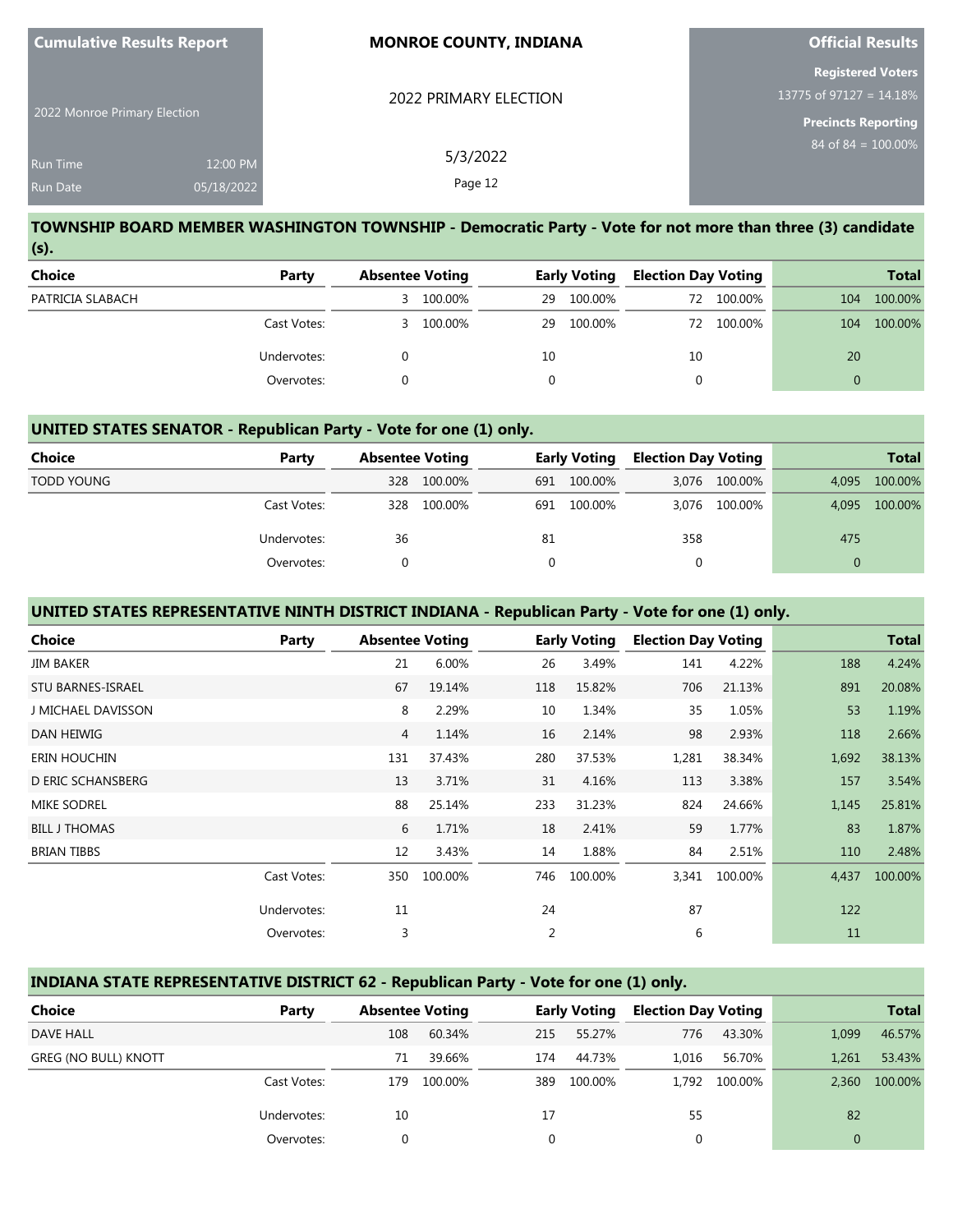| $\sim$ candidative results report |            | <b>MONITOL COONTIT, MOINTA</b> | <b>PHILIMI RESULTS</b>     |
|-----------------------------------|------------|--------------------------------|----------------------------|
|                                   |            |                                | <b>Registered Voters</b>   |
|                                   |            | 2022 PRIMARY ELECTION          | 13775 of 97127 = 14.18%    |
| 2022 Monroe Primary Election      |            |                                | <b>Precincts Reporting</b> |
| <b>Run Time</b>                   | 12:00 PM   | 5/3/2022                       | $84$ of $84 = 100.00\%$    |
| <b>Run Date</b>                   | 05/18/2022 | Page 13                        |                            |

**Official Results**

#### **INDIANA STATE REPRESENTATIVE DISTRICT 46 - Republican Party - Vote for one (1) only.**

**Cumulative Results Report**

| <b>Choice</b>     | Party       | <b>Absentee Voting</b> |         | Early Voting |         | <b>Election Day Voting</b> |         |          | <b>Total</b> |
|-------------------|-------------|------------------------|---------|--------------|---------|----------------------------|---------|----------|--------------|
| <b>BOB HEATON</b> |             | 54                     | 100.00% | 129          | 100.00% | 740                        | 100.00% | 923      | 100.00%      |
|                   | Cast Votes: | 54                     | 100.00% | 129          | 100.00% | 740                        | 100.00% | 923      | 100.00%      |
|                   | Undervotes: |                        |         | 11           |         | 88                         |         | 104      |              |
|                   | Overvotes:  |                        |         |              |         | 0                          |         | $\Omega$ |              |

### **INDIANA STATE REPRESENTATIVE DISTRICT 60 - Republican Party - Vote for one (1) only.**

| <b>Choice</b>           | Party       | <b>Absentee Voting</b> |           | <b>Early Voting</b> |         | <b>Election Day Voting</b> |         |              | <b>Total</b> |
|-------------------------|-------------|------------------------|-----------|---------------------|---------|----------------------------|---------|--------------|--------------|
|                         |             |                        |           |                     |         |                            |         |              |              |
| <b>BRITTANY CARROLL</b> |             |                        | 25.00%    | 9.                  | 27.27%  | 65                         | 25.79%  | 76           | 25.94%       |
| PEGGY MAYFIELD          |             | 6                      | 75.00%    | 24                  | 72.73%  | 187                        | 74.21%  | 217          | 74.06%       |
|                         | Cast Votes: |                        | 8 100.00% | 33                  | 100.00% | 252                        | 100.00% | 293          | 100.00%      |
|                         | Undervotes: | $\Omega$               |           |                     |         |                            |         | 6            |              |
|                         | Overvotes:  | 0                      |           |                     |         | 0                          |         | $\mathbf{0}$ |              |

### **JUDGE OF THE CIRCUIT COURT MONROE, DIVISION 7, SEAT 7 - Republican Party - Vote for one (1) only.**

| <b>Choice</b> | Party       | <b>Absentee Voting</b> |         |     | <b>Early Voting</b> | <b>Election Day Voting</b> |               |          | <b>Total</b> |
|---------------|-------------|------------------------|---------|-----|---------------------|----------------------------|---------------|----------|--------------|
| CARL LAMB     |             | 312                    | 100.00% | 651 | 100.00%             | 2.900                      | 100.00%       | 3.863    | 100.00%      |
|               | Cast Votes: | 312                    | 100.00% | 651 | 100.00%             |                            | 2,900 100.00% | 3,863    | 100.00%      |
|               | Undervotes: | 51                     |         | 121 |                     | 534                        |               | 706      |              |
|               | Overvotes:  |                        |         |     |                     |                            |               | $\Omega$ |              |

#### **COUNTY RECORDER - Republican Party - Vote for one (1) only.**

| <b>Choice</b>        | Party       | <b>Absentee Voting</b> |         |          | <b>Early Voting</b> | <b>Election Day Voting</b> |               |          | <b>Total</b> |
|----------------------|-------------|------------------------|---------|----------|---------------------|----------------------------|---------------|----------|--------------|
| <b>PAUL WHITE SR</b> |             | 321                    | 100.00% | 663      | 100.00%             |                            | 2,940 100.00% | 3.924    | 100.00%      |
|                      | Cast Votes: | 321                    | 100.00% | 663      | 100.00%             | 2.940                      | 100.00%       | 3.924    | 100.00%      |
|                      | Undervotes: | 42                     |         | 109      |                     | 494                        |               | 645      |              |
|                      | Overvotes:  |                        |         | $\Omega$ |                     | 0                          |               | $\Omega$ |              |

### **COUNTY SHERIFF - Republican Party - Vote for one (1) only.**

| Choice              | Party       | <b>Absentee Voting</b> |         |     |         |       | <b>Early Voting</b> |          |         |  | <b>Election Day Voting</b> |  | <b>Total</b> |
|---------------------|-------------|------------------------|---------|-----|---------|-------|---------------------|----------|---------|--|----------------------------|--|--------------|
| NATHAN P WILLIAMSON |             | 327                    | 100.00% | 670 | 100.00% | 2.984 | 100.00%             | 3,981    | 100.00% |  |                            |  |              |
|                     | Cast Votes: | 327                    | 100.00% | 670 | 100.00% | 2.984 | 100.00%             | 3,981    | 100.00% |  |                            |  |              |
|                     | Undervotes: | 36                     |         | 102 |         | 450   |                     | 588      |         |  |                            |  |              |
|                     | Overvotes:  |                        |         |     |         | 0     |                     | $\Omega$ |         |  |                            |  |              |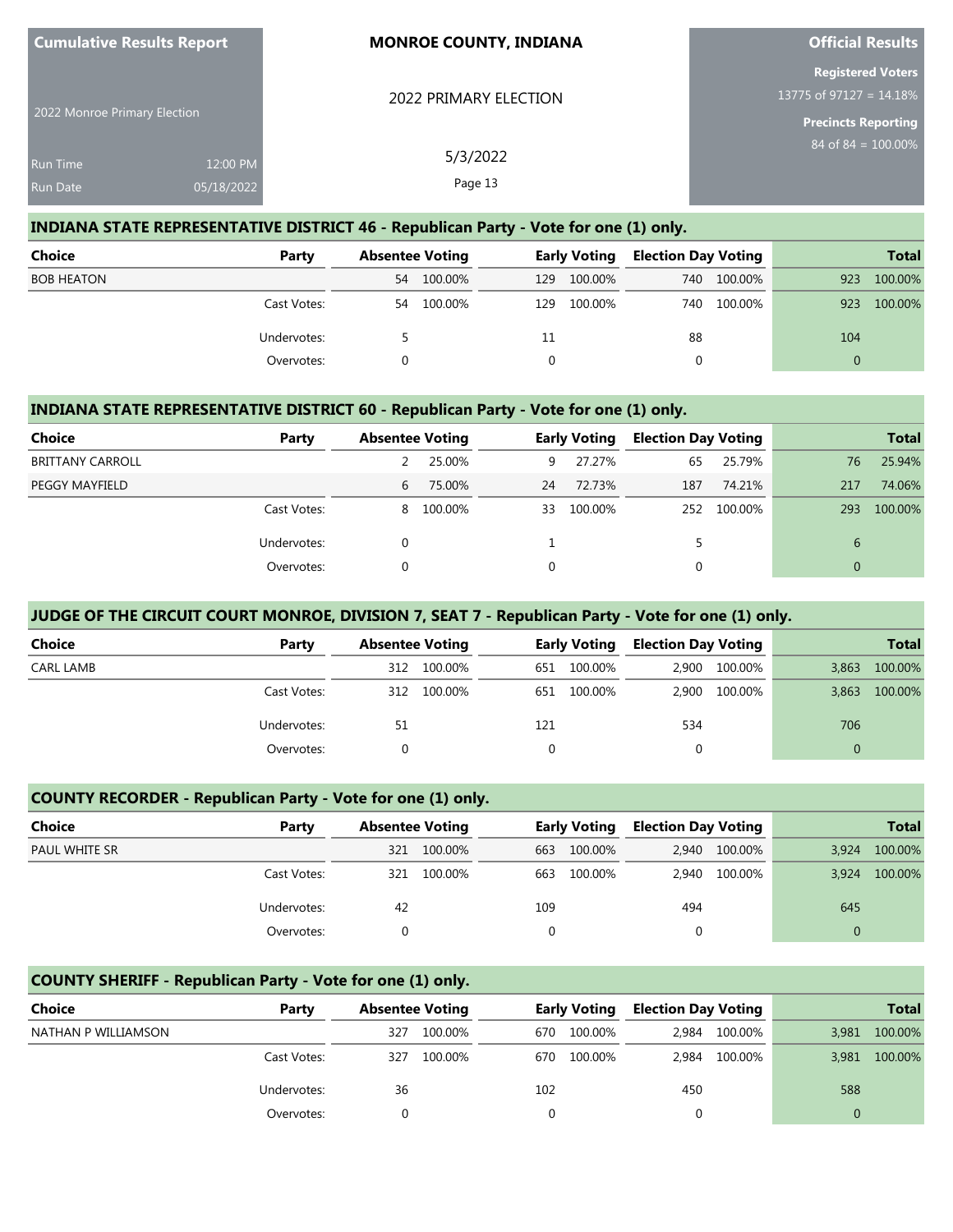| <b>Cumulative Results Report</b>   |                        | <b>MONROE COUNTY, INDIANA</b> | <b>Official Results</b>                                                              |
|------------------------------------|------------------------|-------------------------------|--------------------------------------------------------------------------------------|
| 2022 Monroe Primary Election       |                        | 2022 PRIMARY ELECTION         | <b>Registered Voters</b><br>13775 of 97127 = $14.18\%$<br><b>Precincts Reporting</b> |
| <b>Run Time</b><br><b>Run Date</b> | 12:00 PM<br>05/18/2022 | 5/3/2022<br>Page 14           | $84$ of $84 = 100.00\%$                                                              |

### **COUNTY COMMISSIONER, DISTRICT 1 - Republican Party - Vote for one (1) only.**

| Choice           | Party       | <b>Absentee Voting</b> |         | <b>Early Voting</b> |         | <b>Election Day Voting</b> |               |          | <b>Total</b> |
|------------------|-------------|------------------------|---------|---------------------|---------|----------------------------|---------------|----------|--------------|
| PERRY B ROBINSON |             | 319                    | 100.00% | 677                 | 100.00% |                            | 2,951 100.00% | 3,947    | 100.00%      |
|                  | Cast Votes: | 319                    | 100.00% | 677                 | 100.00% |                            | 2.951 100.00% | 3,947    | 100.00%      |
|                  | Undervotes: | 44                     |         | 95                  |         | 483                        |               | 622      |              |
|                  | Overvotes:  |                        |         |                     |         |                            |               | $\Omega$ |              |

### **COUNTY COUNCIL MEMBER, DISTRICT 1 - Republican Party - Vote for one (1) only.**

| Choice           | Party       | <b>Absentee Voting</b> |         |     | <b>Early Voting</b> | <b>Election Day Voting</b> |             |          | <b>Total</b> |
|------------------|-------------|------------------------|---------|-----|---------------------|----------------------------|-------------|----------|--------------|
| <b>JIM ALLEN</b> |             | 80                     | 100.00% | 120 | 100.00%             |                            | 661 100.00% | 861      | 100.00%      |
|                  | Cast Votes: | 80                     | 100.00% | 120 | 100.00%             |                            | 661 100.00% | 861      | 100.00%      |
|                  | Undervotes: |                        |         | 21  |                     | 119                        |             | 145      |              |
|                  | Overvotes:  |                        |         |     |                     | 0                          |             | $\Omega$ |              |

### **COUNTY COUNCIL MEMBER, DISTRICT 3 - Republican Party - Vote for one (1) only.**

| <b>Choice</b>       | Party       | <b>Absentee Voting</b> |         | <b>Early Voting</b> |         | <b>Election Day Voting</b> |         |          | <b>Total</b> |
|---------------------|-------------|------------------------|---------|---------------------|---------|----------------------------|---------|----------|--------------|
| MARTHA (MARTY) HAWK |             | 99                     | 100.00% | 257                 | 100.00% | 1.427                      | 100.00% | 1.783    | 100.00%      |
|                     | Cast Votes: | 99                     | 100.00% | 257                 | 100.00% | 1.427                      | 100.00% | 1.783    | 100.00%      |
|                     | Undervotes: | 13                     |         | 16                  |         | 154                        |         | 183      |              |
|                     | Overvotes:  |                        |         | $\Omega$            |         | 0                          |         | $\Omega$ |              |

#### **TOWNSHIP TRUSTEE BEAN BLOSSOM TOWNSHIP - Republican Party - Vote for one (1) only.**

| <b>Choice</b>   | Party       |   | <b>Absentee Voting</b> |    | <b>Early Voting</b> |     | <b>Election Day Voting</b> | <b>Total</b> |         |
|-----------------|-------------|---|------------------------|----|---------------------|-----|----------------------------|--------------|---------|
| RONALD H HUTSON |             | 3 | 100.00%                | 13 | 100.00%             | 148 | 100.00%                    | 164          | 100.00% |
|                 | Cast Votes: | 3 | 100.00%                | 13 | 100.00%             | 148 | 100.00%                    | 164          | 100.00% |
|                 | Undervotes: |   |                        |    |                     | 16  |                            | 17           |         |
|                 | Overvotes:  |   |                        |    |                     |     |                            | 0            |         |

#### **TOWNSHIP BOARD MEMBER BEAN BLOSSOM TOWNSHIP - Republican Party - Vote for not more than three (3) candidate(s).**

| <b>Choice</b>      | Party       | <b>Absentee Voting</b> |           |          | <b>Early Voting</b> | <b>Election Day Voting</b> |         |          | <b>Total</b> |
|--------------------|-------------|------------------------|-----------|----------|---------------------|----------------------------|---------|----------|--------------|
| DEBRA A HUTSON     |             | 3                      | 50.00%    | 8        | 38.10%              | 103                        | 44.78%  | 114      | 44.36%       |
| VICKI L MCGLOCKLIN |             | 3                      | 50.00%    | 13       | 61.90%              | 127                        | 55.22%  | 143      | 55.64%       |
|                    | Cast Votes: |                        | 6 100.00% | 21       | 100.00%             | 230                        | 100.00% | 257      | 100.00%      |
|                    | Undervotes: | 0                      |           |          |                     | 98                         |         | 105      |              |
|                    | Overvotes:  | 0                      |           | $\Omega$ |                     |                            |         | $\Omega$ |              |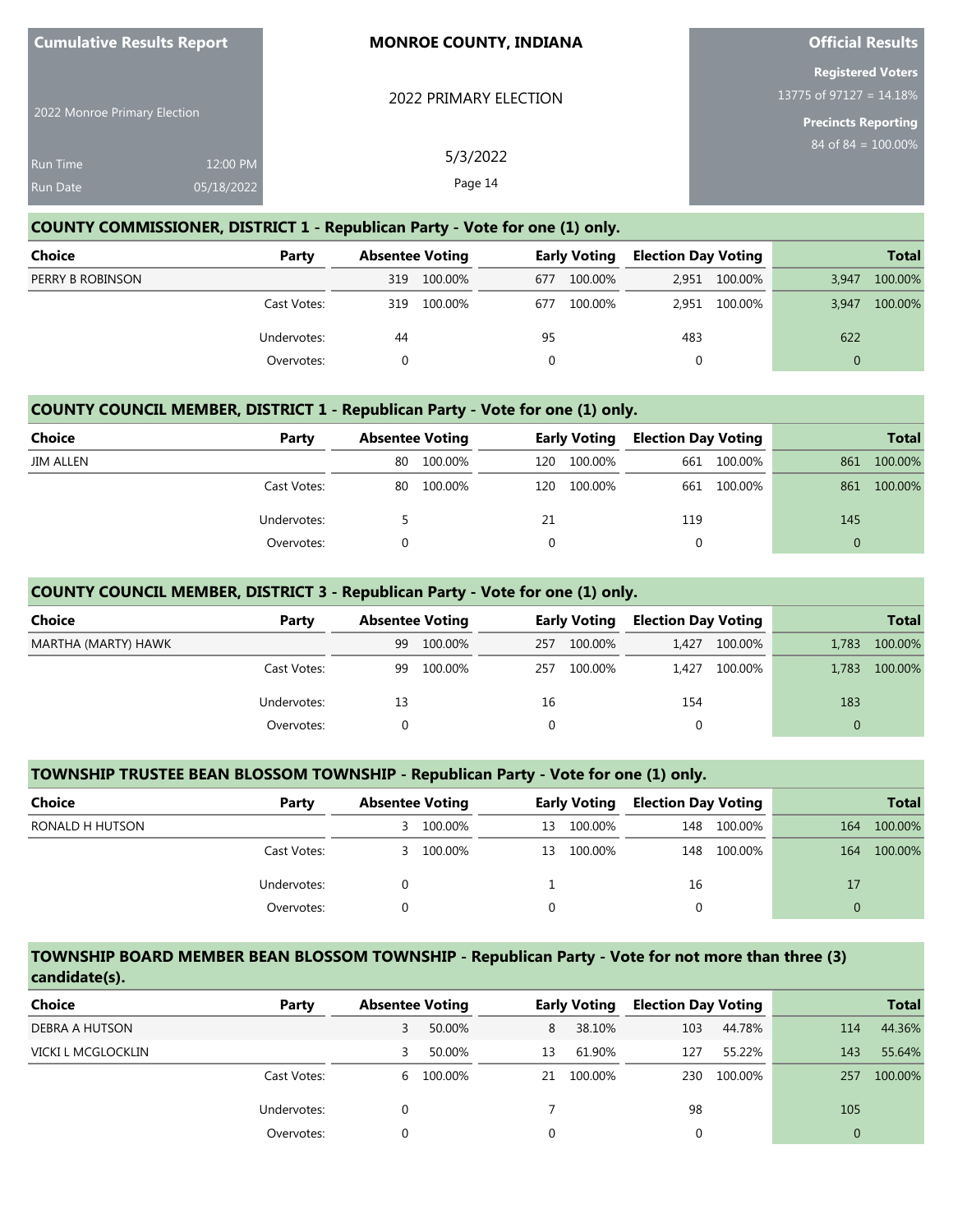| <b>Cumulative Results Report</b> |                        | <b>MONROE COUNTY, INDIANA</b> | <b>Official Results</b>                                                              |
|----------------------------------|------------------------|-------------------------------|--------------------------------------------------------------------------------------|
| 2022 Monroe Primary Election     |                        | 2022 PRIMARY ELECTION         | <b>Registered Voters</b><br>13775 of 97127 = $14.18\%$<br><b>Precincts Reporting</b> |
| <b>Run Time</b><br>Run Date      | 12:00 PM<br>05/18/2022 | 5/3/2022<br>Page 15           | $84$ of $84 = 100.00\%$                                                              |

### **TOWNSHIP TRUSTEE INDIAN CREEK TOWNSHIP - Republican Party - Vote for one (1) only.**

| <b>Choice</b>               | Party       | <b>Absentee Voting</b> |           | <b>Early Voting</b> |           | <b>Election Day Voting</b> |         |          | <b>Total</b> |
|-----------------------------|-------------|------------------------|-----------|---------------------|-----------|----------------------------|---------|----------|--------------|
| <b>CHRISTOPHER REYNOLDS</b> |             |                        | 8 100.00% |                     | 8 100.00% | 98                         | 100.00% | 114      | 100.00%      |
|                             | Cast Votes: | 8.                     | 100.00%   |                     | 8 100.00% | 98                         | 100.00% | 114      | 100.00%      |
|                             | Undervotes: |                        |           |                     |           | 12                         |         | 13       |              |
|                             | Overvotes:  |                        |           |                     |           | 0                          |         | $\Omega$ |              |

#### **TOWNSHIP BOARD MEMBER INDIAN CREEK TOWNSHIP - Republican Party - Vote for not more than three (3) candidate (s).**

| <b>Choice</b>         | Party       | <b>Absentee Voting</b> |         |    | <b>Early Voting</b> | <b>Election Day Voting</b> |         |                | <b>Total</b> |
|-----------------------|-------------|------------------------|---------|----|---------------------|----------------------------|---------|----------------|--------------|
| KATRINA W LADWIG      |             | 6                      | 30.00%  |    | 33.33%              | 62                         | 27.43%  | 75             | 28.09%       |
| <b>WENDI REYNOLDS</b> |             | 6                      | 30.00%  |    | 33.33%              | 69                         | 30.53%  | 82             | 30.71%       |
| ROGER L TAYLOR        |             | 8                      | 40.00%  |    | 33.33%              | 95                         | 42.04%  | 110            | 41.20%       |
|                       | Cast Votes: | 20                     | 100.00% | 21 | 100.00%             | 226                        | 100.00% | 267            | 100.00%      |
|                       | Undervotes: |                        |         | 3  |                     | 104                        |         | 114            |              |
|                       | Overvotes:  | 0                      |         | 0  |                     | 0                          |         | $\overline{0}$ |              |

### **TOWNSHIP TRUSTEE CLEAR CREEK TOWNSHIP - Republican Party - Vote for one (1) only.**

| Choice                 | Party       | <b>Absentee Voting</b> |         | Early Voting |         | <b>Election Day Voting</b> |         | <b>Total</b> |         |
|------------------------|-------------|------------------------|---------|--------------|---------|----------------------------|---------|--------------|---------|
| THELMA KELLEY JEFFRIES |             | 11                     | 100.00% | 23           | 100.00% | 284                        | 100.00% | 318          | 100.00% |
|                        | Cast Votes: | 11                     | 100.00% | 23           | 100.00% | 284                        | 100.00% | 318          | 100.00% |
|                        | Undervotes: |                        |         | b            |         | 45                         |         | 52           |         |
|                        | Overvotes:  |                        |         |              |         |                            |         |              |         |

### **TOWNSHIP BOARD MEMBER CLEAR CREEK TOWNSHIP - Republican Party - Vote for not more than three (3) candidate (s).**

| . .              |             |    |                        |             |                     |     |                            |                |              |
|------------------|-------------|----|------------------------|-------------|---------------------|-----|----------------------------|----------------|--------------|
| <b>Choice</b>    | Party       |    | <b>Absentee Voting</b> |             | <b>Early Voting</b> |     | <b>Election Day Voting</b> |                | <b>Total</b> |
| STEVEN A HINDS   |             | 8  | 42.11%                 | 21          | 33.33%              | 211 | 32.46%                     | 240            | 32.79%       |
| <b>RANDY MAY</b> |             | 8  | 42.11%                 | 23          | 36.51%              | 243 | 37.38%                     | 274            | 37.43%       |
| RANDY R THACKER  |             | 3  | 15.79%                 | 19          | 30.16%              | 196 | 30.15%                     | 218            | 29.78%       |
|                  | Cast Votes: | 19 | 100.00%                | 63          | 100.00%             | 650 | 100.00%                    | 732            | 100.00%      |
|                  | Undervotes: | 17 |                        | 24          |                     | 337 |                            | 378            |              |
|                  | Overvotes:  | 0  |                        | $\mathbf 0$ |                     |     |                            | $\overline{0}$ |              |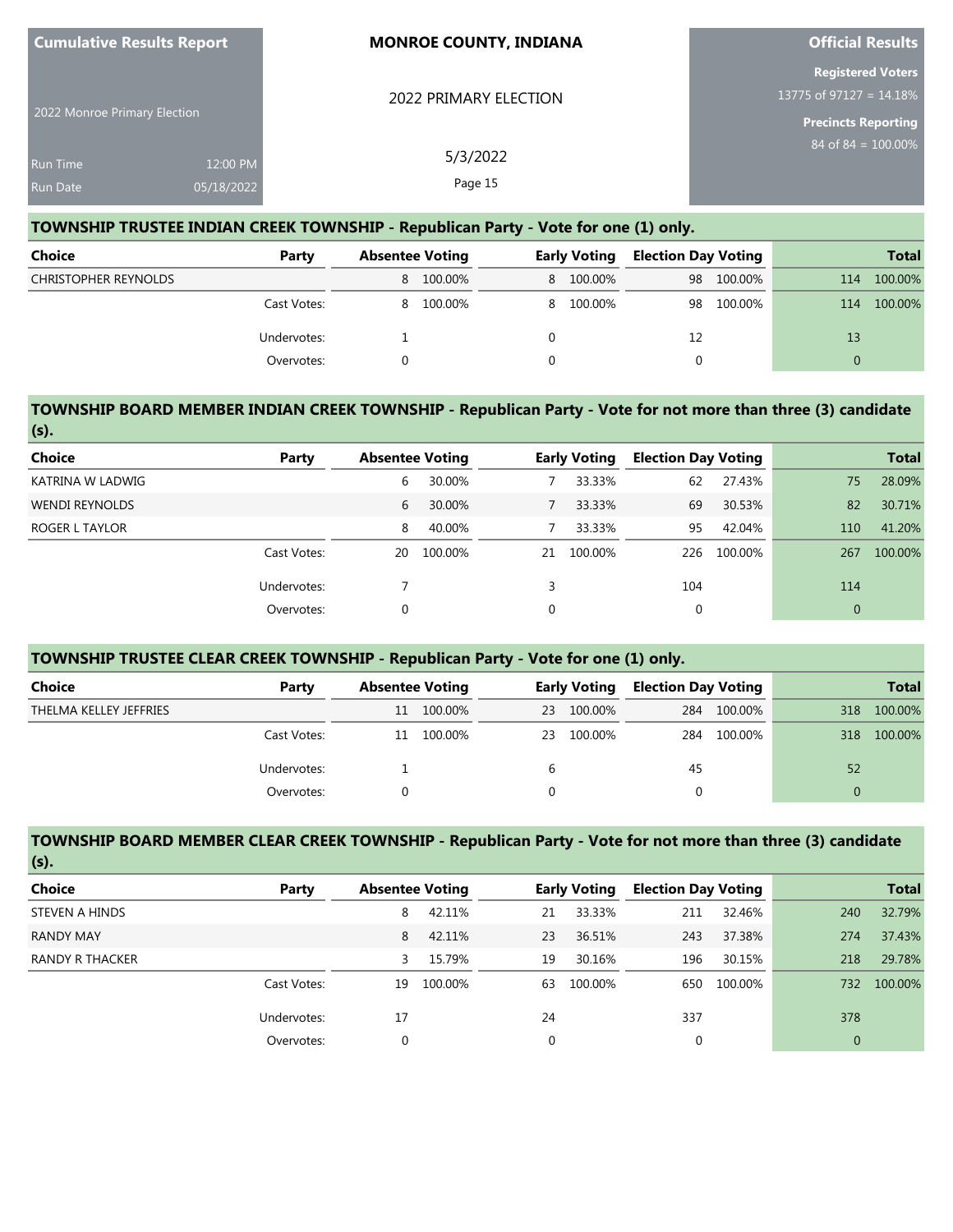| <b>Cumulative Results Report</b>   |                        | <b>MONROE COUNTY, INDIANA</b> | <b>Official Results</b>                                                           |
|------------------------------------|------------------------|-------------------------------|-----------------------------------------------------------------------------------|
| 2022 Monroe Primary Election       |                        | 2022 PRIMARY ELECTION         | <b>Registered Voters</b><br>13775 of 97127 = 14.18%<br><b>Precincts Reporting</b> |
| <b>Run Time</b><br><b>Run Date</b> | 12:00 PM<br>05/18/2022 | 5/3/2022<br>Page 16           | $84$ of $84 = 100.00\%$                                                           |

**Official Results**

#### **TOWNSHIP TRUSTEE POLK TOWNSHIP - Republican Party - Vote for one (1) only.**

**Cumulative Results Report**

| Choice               | Party       | <b>Absentee Voting</b> |           | Early Voting |           | <b>Election Day Voting</b> |            |                 | <b>Total</b> |
|----------------------|-------------|------------------------|-----------|--------------|-----------|----------------------------|------------|-----------------|--------------|
| <b>SCOTT E SMITH</b> |             |                        | 2 100.00% |              | 2 100.00% |                            | 28 100.00% | 32 <sup>2</sup> | 100.00%      |
|                      | Cast Votes: |                        | 2 100.00% |              | 2 100.00% |                            | 28 100.00% | 32 <sup>2</sup> | 100.00%      |
|                      | Undervotes: |                        |           |              |           |                            |            |                 |              |
|                      | Overvotes:  |                        |           |              |           |                            |            | $\Omega$        |              |

### **TOWNSHIP TRUSTEE RICHLAND TOWNSHIP - Republican Party - Vote for one (1) only.**

| <b>Choice</b>         | Party       | <b>Absentee Voting</b> |         |     | <b>Early Voting</b> |    | <b>Election Day Voting</b> |     | <b>Total</b> |
|-----------------------|-------------|------------------------|---------|-----|---------------------|----|----------------------------|-----|--------------|
| <b>MARTY STEPHENS</b> |             | 51                     | 100.00% | 115 | 100.00%             |    | 566 100.00%                | 732 | 100.00%      |
|                       | Cast Votes: | 51                     | 100.00% | 115 | 100.00%             |    | 566 100.00%                | 732 | 100.00%      |
|                       | Undervotes: |                        |         | 11  |                     | 98 |                            | 114 |              |
|                       | Overvotes:  |                        |         |     |                     |    |                            |     |              |

#### **TOWNSHIP BOARD MEMBER RICHLAND TOWNSHIP - Republican Party - Vote for not more than three (3) candidate(s).**

| Choice                | Party       | <b>Absentee Voting</b> |         |     | <b>Early Voting</b> | <b>Election Day Voting</b> |         |       | <b>Total</b> |
|-----------------------|-------------|------------------------|---------|-----|---------------------|----------------------------|---------|-------|--------------|
| DAWN M DURNIL         |             | 45                     | 32.37%  | 92  | 31.29%              | 448                        | 29.22%  | 585   | 29.76%       |
| ELAINE S THOMSEN      |             | 23                     | 16.55%  | 60  | 20.41%              | 302                        | 19.70%  | 385   | 19.58%       |
| <b>JAY M THRASHER</b> |             | 38                     | 27.34%  | 76  | 25.85%              | 407                        | 26.55%  | 521   | 26.50%       |
| DAVID B WILLIBEY      |             | 33                     | 23.74%  | 66  | 22.45%              | 376                        | 24.53%  | 475   | 24.16%       |
|                       | Cast Votes: | 139                    | 100.00% | 294 | 100.00%             | 1.533                      | 100.00% | 1.966 | 100.00%      |
|                       | Undervotes: | 29                     |         | 81  |                     | 459                        |         | 569   |              |
|                       | Overvotes:  | 0                      |         |     |                     |                            |         |       |              |

#### **TOWNSHIP TRUSTEE VAN BUREN TOWNSHIP - Republican Party - Vote for one (1) only.**

| <b>Choice</b> | Party       | <b>Absentee Voting</b> |         | <b>Early Voting</b> |         | <b>Election Day Voting</b> |         | <b>Total</b> |         |
|---------------|-------------|------------------------|---------|---------------------|---------|----------------------------|---------|--------------|---------|
| RITA A BARROW |             | 36                     | 100.00% | 100                 | 100.00% | 431                        | 100.00% | 567          | 100.00% |
|               | Cast Votes: | 36                     | 100.00% | 100                 | 100.00% | 431                        | 100.00% | 567          | 100.00% |
|               | Undervotes: |                        |         | 9                   |         | 43                         |         | 57           |         |
|               | Overvotes:  |                        |         |                     |         |                            |         | $\Omega$     |         |

### **TOWN COUNCIL MEMBER, WARD 4 ELLETTSVILLE - Republican Party - Vote for one (1) only.**

| <b>Choice</b> | Party       | <b>Absentee Voting</b> |         | <b>Early Voting</b> |         | <b>Election Day Voting</b> |         | <b>Total</b> |         |
|---------------|-------------|------------------------|---------|---------------------|---------|----------------------------|---------|--------------|---------|
| DAN SWAFFORD  |             | 20                     | 100.00% | 38                  | 100.00% | 218                        | 100.00% | 276          | 100.00% |
|               | Cast Votes: | 20                     | 100.00% | 38                  | 100.00% | 218                        | 100.00% | 276          | 100.00% |
|               | Undervotes: |                        |         |                     |         | 42                         |         | 46           |         |
|               | Overvotes:  |                        |         |                     |         |                            |         |              |         |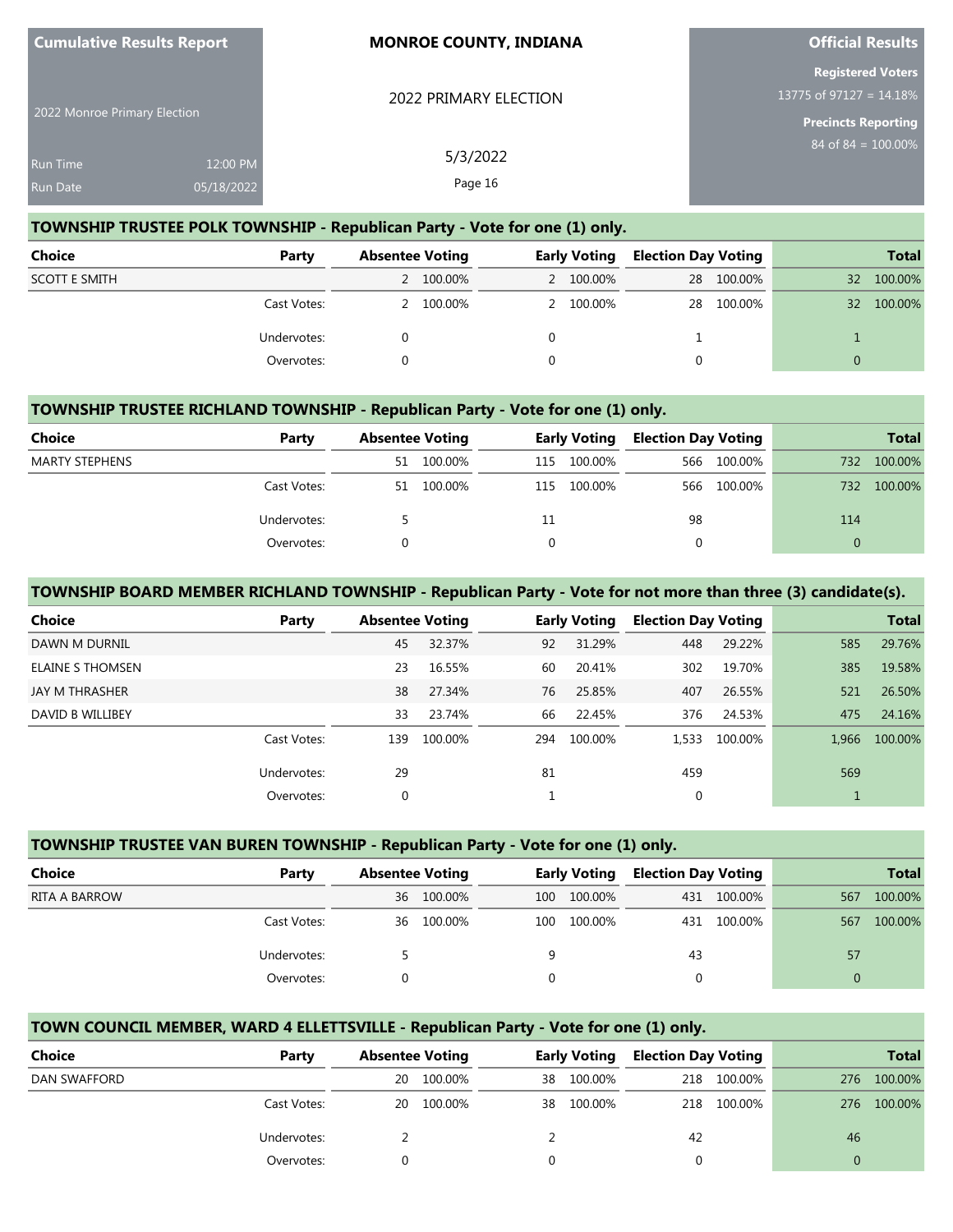| <b>Cumulative Results Report</b>   |                        | <b>MONROE COUNTY, INDIANA</b> | <b>Official Results</b>                                                           |  |  |
|------------------------------------|------------------------|-------------------------------|-----------------------------------------------------------------------------------|--|--|
| 2022 Monroe Primary Election       |                        | 2022 PRIMARY ELECTION         | <b>Registered Voters</b><br>13775 of 97127 = 14.18%<br><b>Precincts Reporting</b> |  |  |
| <b>Run Time</b><br><b>Run Date</b> | 12:00 PM<br>05/18/2022 | 5/3/2022<br>Page 17           | 84 of 84 = $\overline{100.00\%}$                                                  |  |  |

### **TOWN COUNCIL MEMBER, WARD 5 ELLETTSVILLE - Republican Party - Vote for one (1) only.**

| <b>Choice</b>  | Party       | <b>Absentee Voting</b> |         | <b>Early Voting</b> |         | <b>Election Day Voting</b> |             |          | <b>Total</b> |
|----------------|-------------|------------------------|---------|---------------------|---------|----------------------------|-------------|----------|--------------|
| PAMELA SAMPLES |             | 18                     | 100.00% | 37                  | 100.00% |                            | 222 100.00% | 277      | 100.00%      |
|                | Cast Votes: | 18                     | 100.00% | 37                  | 100.00% |                            | 222 100.00% | 277      | 100.00%      |
|                | Undervotes: |                        |         |                     |         | 38                         |             | 45       |              |
|                | Overvotes:  |                        |         |                     |         |                            |             | $\Omega$ |              |

### **TOWNSHIP BOARD MEMBER VAN BUREN TOWNSHIP - Republican Party - Vote for not more than three (3) candidate(s).**

| Choice                | Party       | <b>Absentee Voting</b> |         |             | <b>Early Voting</b> | <b>Election Day Voting</b> |         |     | <b>Total</b> |
|-----------------------|-------------|------------------------|---------|-------------|---------------------|----------------------------|---------|-----|--------------|
| <b>RONNIE PURSELL</b> |             | 27                     | 46.55%  | 77          | 49.36%              | 342                        | 51.35%  | 446 | 50.68%       |
| <b>JOHN WILSON</b>    |             | 31                     | 53.45%  | 79          | 50.64%              | 324                        | 48.65%  | 434 | 49.32%       |
|                       | Cast Votes: | 58                     | 100.00% | 156         | 100.00%             | 666                        | 100.00% | 880 | 100.00%      |
|                       | Undervotes: | 24                     |         | 62          |                     | 282                        |         | 368 |              |
|                       | Overvotes:  | 0                      |         | $\mathbf 0$ |                     | υ                          |         |     |              |

### **TOWNSHIP TRUSTEE WASHINGTON TOWNSHIP - Republican Party - Vote for one (1) only.**

| Choice           | Party       | <b>Absentee Voting</b> |         | <b>Early Voting</b> |         | <b>Election Day Voting</b> |         | <b>Total</b> |         |
|------------------|-------------|------------------------|---------|---------------------|---------|----------------------------|---------|--------------|---------|
| MARY VANDEVENTER |             | 3.                     | 100.00% | 12                  | 100.00% | 144                        | 100.00% | 159          | 100.00% |
|                  | Cast Votes: | 3.                     | 100.00% | 12                  | 100.00% | 144                        | 100.00% | 159          | 100.00% |
|                  | Undervotes: |                        |         |                     |         | 25                         |         | 29           |         |
|                  | Overvotes:  |                        |         |                     |         |                            |         | 0            |         |

#### **TOWNSHIP BOARD MEMBER WASHINGTOWN TOWNSHIP - Republican Party - Vote for note more than three (3) candidate(s).**

| <b>Choice</b>         | Party       | <b>Absentee Voting</b> |         |             | <b>Early Voting</b> | <b>Election Day Voting</b> |         |          | <b>Total</b> |
|-----------------------|-------------|------------------------|---------|-------------|---------------------|----------------------------|---------|----------|--------------|
| <b>JERRY W AYERS</b>  |             |                        | 33.33%  | 10          | 40.00%              | 116                        | 33.72%  | 128      | 34.13%       |
| <b>KENNY L BRYANT</b> |             | $\mathcal{P}$          | 33.33%  |             | 28.00%              | 105                        | 30.52%  | 114      | 30.40%       |
| <b>ANDY SPRIGGS</b>   |             | 2                      | 33.33%  | 8           | 32.00%              | 123                        | 35.76%  | 133      | 35.47%       |
|                       | Cast Votes: | 6                      | 100.00% | 25          | 100.00%             | 344                        | 100.00% | 375      | 100.00%      |
|                       | Undervotes: |                        |         | 23          |                     | 163                        |         | 189      |              |
|                       | Overvotes:  | $\mathbf 0$            |         | $\mathbf 0$ |                     | 0                          |         | $\Omega$ |              |